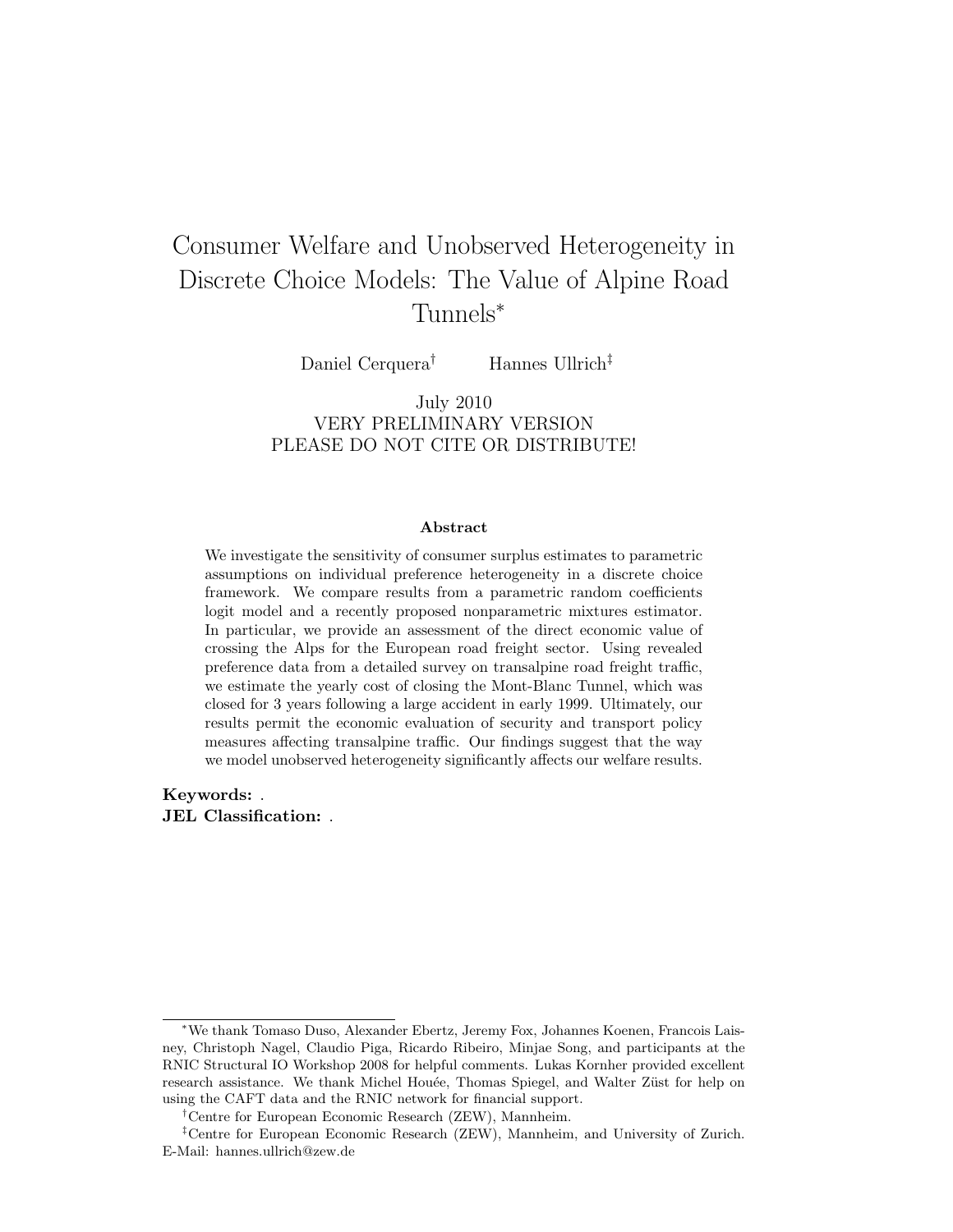### 1 Introduction

In devising well-informed policy measures, reliable estimates of the welfare implications for affected individuals and firms are crucial. Economic theory and a large econometric literature have tackled the problem of providing welfare measures and their estimation. One important econometric framework have been discrete choice models, established by Luce (1959), Marshak (1959), and McFadden (1973). Measuring consumer surplus in this framework, for example from changes in product characteristics or choice sets, has a long history going back to Small and Rosen (1981), who derive the Hicksian compensating variation in the discrete choice framework. Prominent examples of estimating welfare implications using this framework are Trajtenberg (1989), on the introduction of CT scanners, Goolsbee and Petrin (2002), on Satellite TV in the US, and Petrin (2004), on the introduction of the Minivan in the US automotive market. In this literature, much progress has been made for providing flexible ways of modeling unobserved heterogeneity. The workhorse model is the random coefficients multinomial logit model introduced by Boyd and Mellman (1980) and Cardell and Dunbar  $(1980).<sup>1</sup>$  Just as the above examples, most applied work has modeled unobserved heterogeneity by imposing parametric distributions on the coefficients over which individuals are assumed to have heterogeneous preferences. Standard choices of distributions are the normal or the log-normal distribution. The main reasons for their tremendous success have been computational tractability, flexibility, and the relatively convenient incorporation of instrumental variables by using the method of simulated moments.

In this paper, we provide insights into the importance of how unobserved heterogeneity is modeled when estimating welfare effects of policy measures. We do so by comparing consumer surplus estimates from a nonparametric estimator of preference distributions recently proposed by Bajari et al. (2007, 2010), henceforth BFKR, and the standard parametric random coefficients logit model. We employ revealed preference data and analyze the implications of a transport policy measure which has been debated in recent years. In particular, we consider the choice of road tunnels by transalpine freight traffic. While many applications analyze welfare effects, we are not aware of many studies exploring the role of unobserved heterogeneity in this context. Hynes et al. (2008) compare welfare implications of a random coefficients logit model and a latent class model of recreational demand. They find no significantly different welfare results from both models.

<sup>&</sup>lt;sup>1</sup>See McFadden and Train  $(2000)$  for a detailed exposition.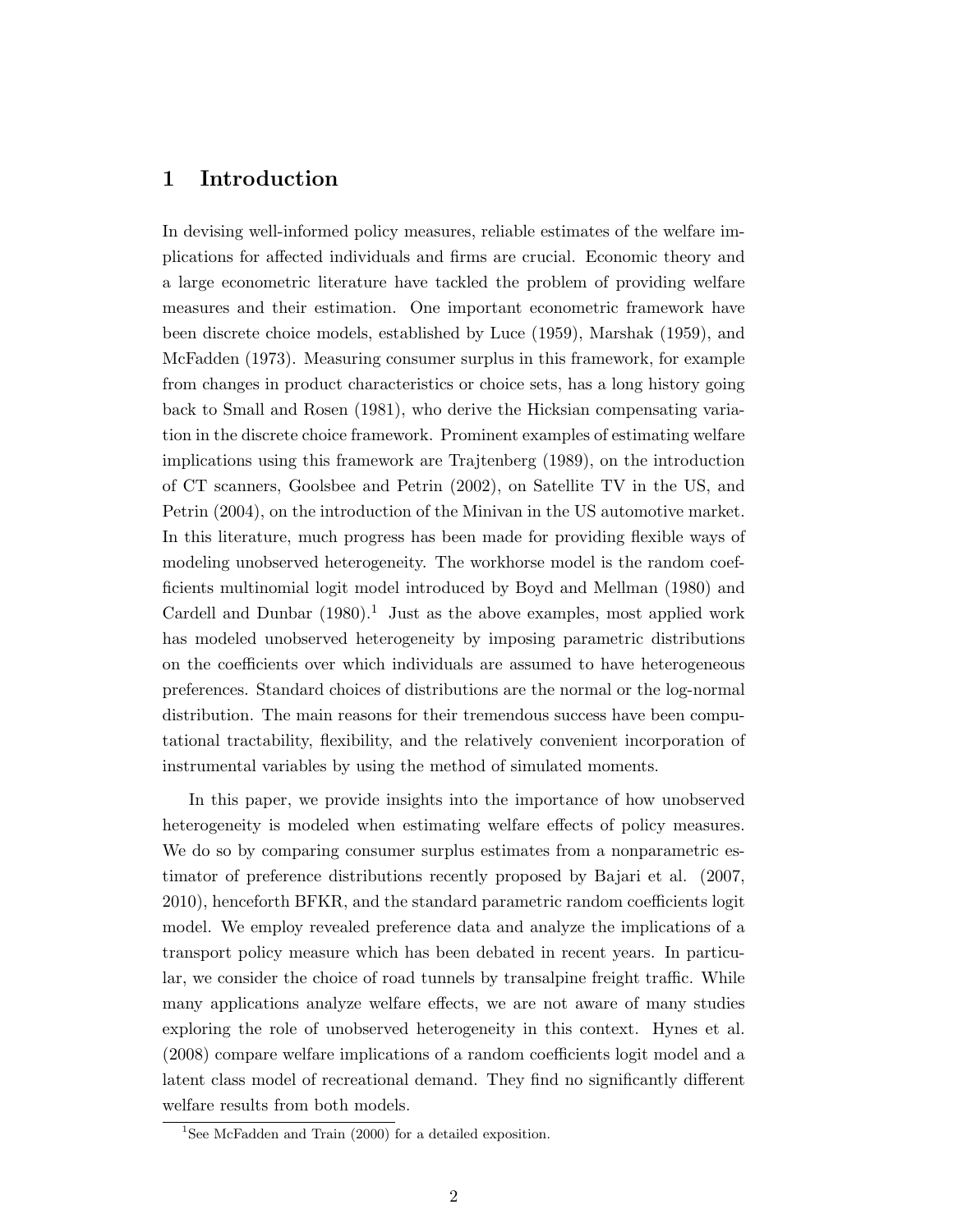The Alps are Europe's highest and most extensive mountain range running from Mediterranean France to southern Austria. With its extreme geography, the alpine region not only forms a natural frontier between Italy and central Europe, but provides the unique gateway for ground transport between southeastern European regions (and beyond) and central and northern Europe. Due to the limited number of crossing points, the Alps form a natural bottleneck at the core of European economic activity. After the introduction of the European single market, the opening up of eastern Europe and the corresponding enlargement of commercial relations within the European Free Trade Association (EFTA), transalpine freight traffic has become not only an important topic in European politics but a key component of transport infrastructure planning.

Mountainous road infrastructure exhibits elevated risks for its users, among others, due to its reliance on long underground passageways. Tragic displays of this fact have been the accidents in the Mont-Blanc tunnel in 1999, the Tauern tunnel in 1999, the Gotthard tunnel in 2001, and the Frejus tunnel in 2005. The most severe of these four accidents, in the Mont-Blanc tunnel, cost 39 lives and lead to a full closure of the tunnel for three years. These events have brought about policy initiatives in various forms. For the alpine regions, additional investment in security measures at tunnels and formulating the objective of shifting freight to rail and maritime transport have been particular examples.<sup>2</sup> Proposed safety measures have reached as far as the closure of certain road tunnels to freight traffic.<sup>3</sup> Quantifying the short-term monetary loss incurred by the freight transport sector from the closure of a given tunnel is of interest to inform policy decisions for two main reasons. First, the monetary consequences of a potential closure for its users are pivotal. Second, the burden caused by unintended closures due to accidents must be known when assessing the monetary benefits of investment in safety measures.

We estimate the monetary relevance of Alpine road infrastructure to road freight in Europe on routes crossing the Western Alpine corridor. In particular, we estimate the monetary loss incurred by the freight transport sector due to the closure of the Mont-Blanc tunnel. Due to the lack of point of time information in the data, we cannot use the actual exogenous event in 1999 to identify substitution patterns or to directly estimate the loss in consumer surplus. There are little studies evaluating the accidental or deliberate closure of

<sup>2</sup>See, for example, the European Commission's White Paper (European Commission (2001)) and European Commission (2006).

<sup>3</sup>See European Parliament (2001), and articles in the LA times (http://articles.latimes.com/2002/mar/10/news/mn-32111) and the BBC (http://news.bbc.co.uk/2/hi/europe/1863245.stm).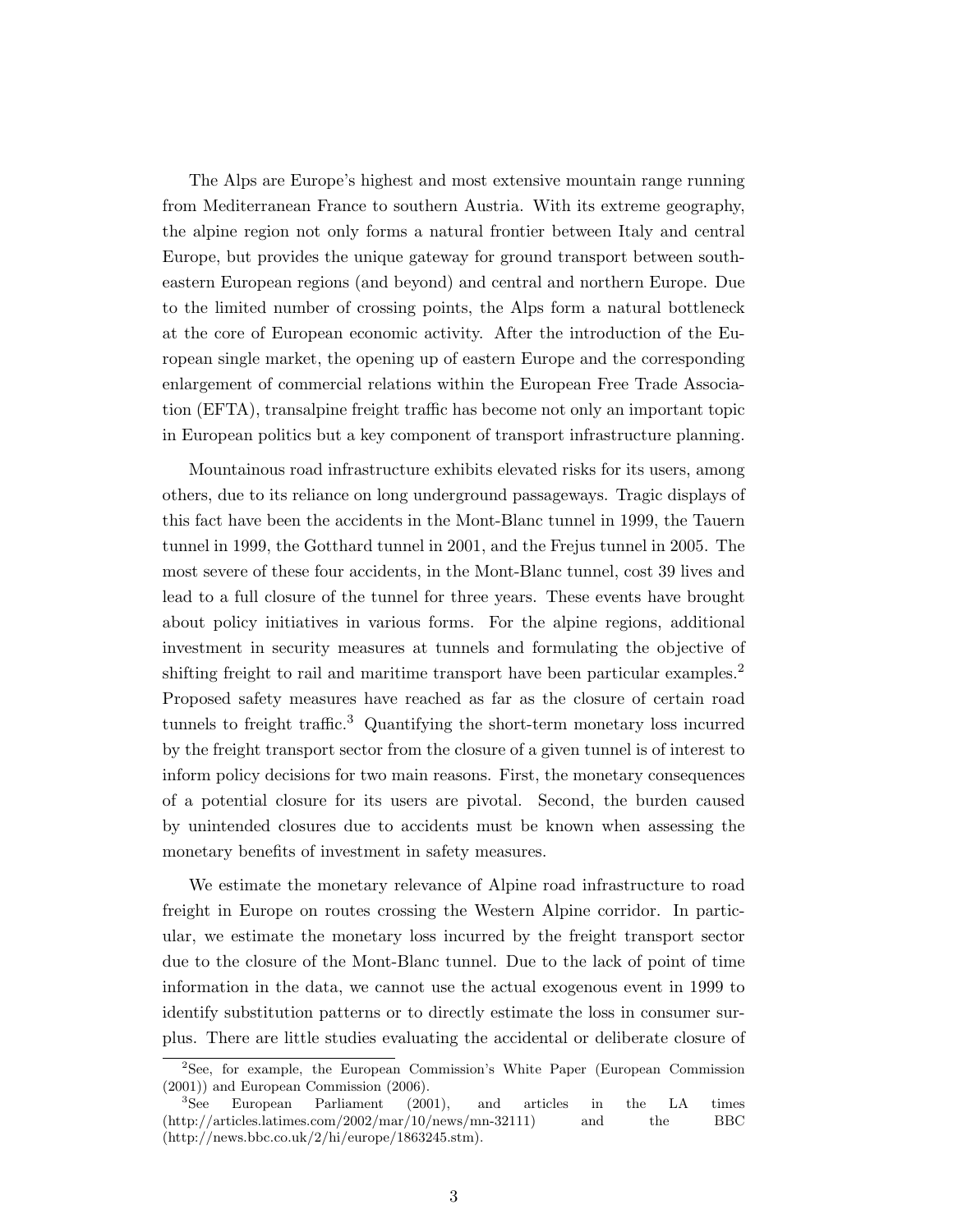transport infrastructure. One exception is Bilotkach et al. (2009) who exploit the collapse of a freeway interchange in the San Francisco Bay Area to analyze sensitivity of pricing behavior to demand shocks. In practice, closing an infrastructure is not as exotic a discussion as one may think, witnessed in a recent debate over the potential closure of an Expressway in the Bronx in New York City (see Dolnick, 2010). We provide conclusions as to the evaluation of a potential future closure of the Mont-Blanc road tunnel to freight traffic. Our welfare analysis should be seen in a narrow sense. Total welfare encompasses not only direct changes in consumer surplus but also changes in external effects, e.g. caused by congestion or nuisances to other travelers, as well as macroeconomic variables such as regional development or trade. That is why we coin the term user benefits in our setting, signaling the narrow definition of direct effects on freight truck operators' welfare. Estimating the total social cost, especially in the alpine regions, would need to include both the direct costs to users (changes in consumer surplus) and external effects on non-freight users (congestion, for example) and non-users of the infrastructure such as inhabitants of the respective alpine valleys. The monetary cost of injuries, property damage and business interruption should be more directly quantifiable while macro-economic effects on economic activity and/or trade are difficult to identify. Here we focus on direct short-term effects likely to be the most prevalent in the current political discussion.

Using a large-scale individual-choice data set, we start out with the simplest model in the random utility framework, the multinomial logit model. We then proceed to estimate several specifications of the random-coefficients logit model, also known as mixed logit model. We further relax parametric assumptions on the random coefficients' mixing distributions, compare parametric and non-parametric results, and discuss implications for compensating variation estimates. We find that both parametric assumptions on and the dimensionality of modeled unobserved heterogeneity have a significant impact on welfare results. We thus caution the exclusive use of standard distributional assumptions in modeling heterogeneity and encourage the use of the simple nonparametric mixtures estimator employed here.

The paper is organized as follows. Section 2 presents our data set on freight traffic in the alpine region. Section 3 presents the main framework for the analysis and derives the empirical strategy. We present our estimation results in Section 4, discuss the implied substitution patterns and welfare results in Section 5, and conclude in Section 6.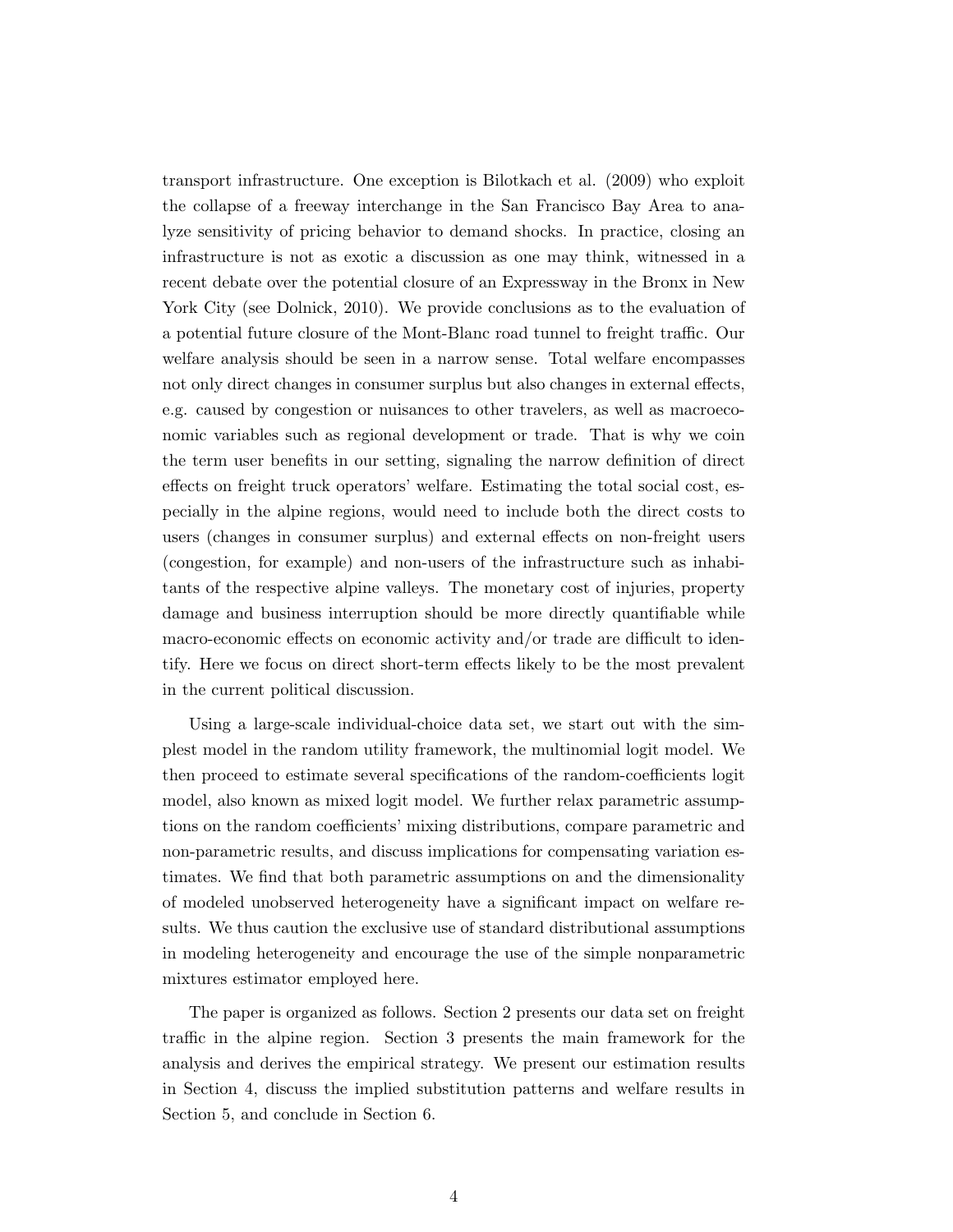### 2 Alpine Freight Traffic

Our data is a large-scale cross-section from the Cross-Alpine Freight Transport  $(CAFT)$  survey done every 5 years<sup>4</sup>. Each respective year, trucks are stopped and surveyed at all possible Alpine crossings between Vintimille and Wechsel (see Figure 1). The survey is a joint initiative by the Austrian, French, and Swiss governments to produce a representative sample of transalpine freight transport. In 2004, Germany and Italy joined the effort emphasizing the political relevance of collecting high quality data on transalpine transport activity. The data set comprises detailed information on each truck's origin and destination regions. Regions are defined at the NUTS3 level, corresponding, for example, to departments in France, districts in Germany, counties in the US. The data further include transported commodity classes, weight, vehicle characteristics, region of registration, intermediary boarder crossings, traffic direction, and more. We merge this data with shortest distances on a direct line, data on average gas and other operating costs, road and tunnel tolls, as well as with GDP data on origin and destination regions<sup>5</sup>. Our sample includes all French-Italian passages and all Swiss-Italian passages (see Appendix A and Figure 1).

|                                    | Mean     | Standard<br>Deviation |
|------------------------------------|----------|-----------------------|
| <i>Alternative characteristics</i> |          |                       |
| Price                              | 362.7    | 148.1                 |
| Distance                           | 853.2    | 413.5                 |
| Time                               | 18.4     | 11.6                  |
| User (truck) characteristics       |          |                       |
| Weight of goods (tons)             | 12.8     | 8.8                   |
| Per capita GDP at destination      | 30,788.1 | 11,299.7              |

Table 1: Alternative-specific characteristics

Further: commodity type, regional variables, trip direction and borders. 285,656 observations, 35,707 choice situations. CAFT 2004.

In Table 1 we present descriptive statistics of our variables. We compute price based on an average per kilometer cost estimated by the French  $Comit\acute{e}$ *National Routier* on an annual basis<sup>7</sup> and Alpine tunnel fees. For Swiss pas-

 $4$ The available waves are 1994, 1999, and 2004 with data quality increasing in each wave.

<sup>5</sup>We also collected data on daily weather conditions during the sample period. Unfortunately, only the French part of the sample includes observation dates and we cannot use this information. Since mainly small and high-altitude passes are negatively affected by weather, we expect the route fixed effects to capture weather effects. To some extent, we expect the same with respect to traffic volume and congestion, even though traffic data provided by the German automobile club (ADAC) does not show significant traffic jams during the sample period.

<sup>7</sup>See http://www.cnr.fr/grilles couts/e-docs/00/00/00/26/document grille cout.phtml.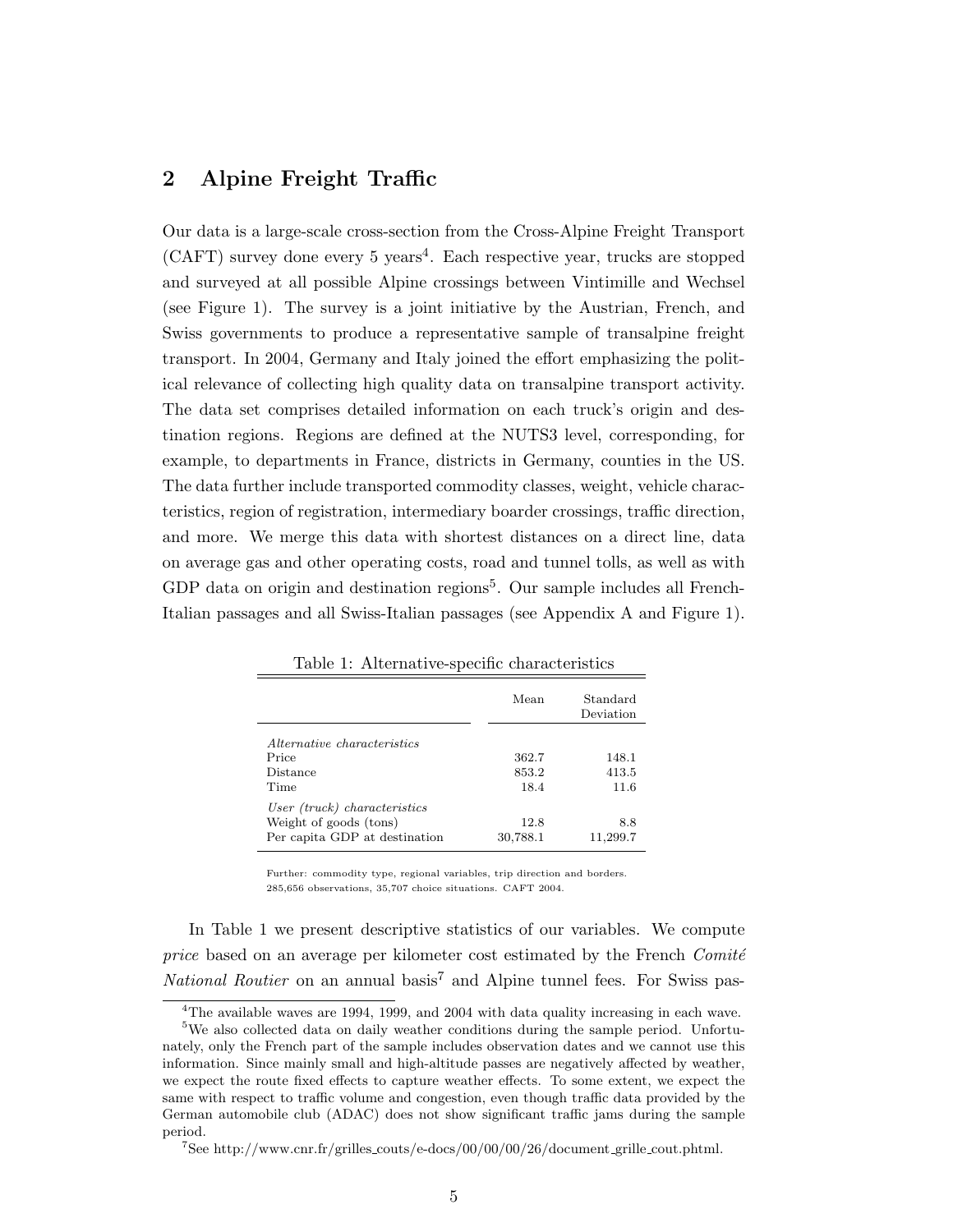



Source: AlpInfo, Federal Office of Transport, Swiss Confederation.<sup>6</sup>

sages, we include the Heavy Vehicle Fee which is based on ton-kilometers in Switzerland. We compute distance in kilometers from origin to destination regions via each respective Alpine passage using Vincenty direct geographic distance calculations implemented in Stata. We also make use of information on which border-crossings were used along the way.<sup>8</sup> Prato (2009) provides an up-to-date survey on the challenges in working with route choice data and emphasizes that using shortest point-to-point distances increases similarity within the choice set. Thus, we expect substitutability to be over-estimated and our consumer surplus estimates to be lower bounds. We observe that the large majority of trucks choose the alternative with the minimal price and time. This is intuitive and we therefore expect a negative impact on choice probabilities in our estimation results. We do observe, however, that a small proportion does not choose the price- and time-minimizing alternative. We can think of two main reasons for this observation. First, there may be a trade-off between time and price logistics firms face and there are some who prefer a longer route to incurring the significant tunnel fees. Second, it could be the result of unobserved heterogeneity related to logistic route choice. In order to reduce fixed

<sup>&</sup>lt;sup>8</sup>Our attempts to obtain shortest-link route distances from routing service providers such as Google Maps or Navteq failed, unfortunately. Thus, while we have a decent long-distance approximation based on manual checks on a small sub-sample of routes, we need to assume that no significant bias results from ignoring the fact that roads are not straight lines.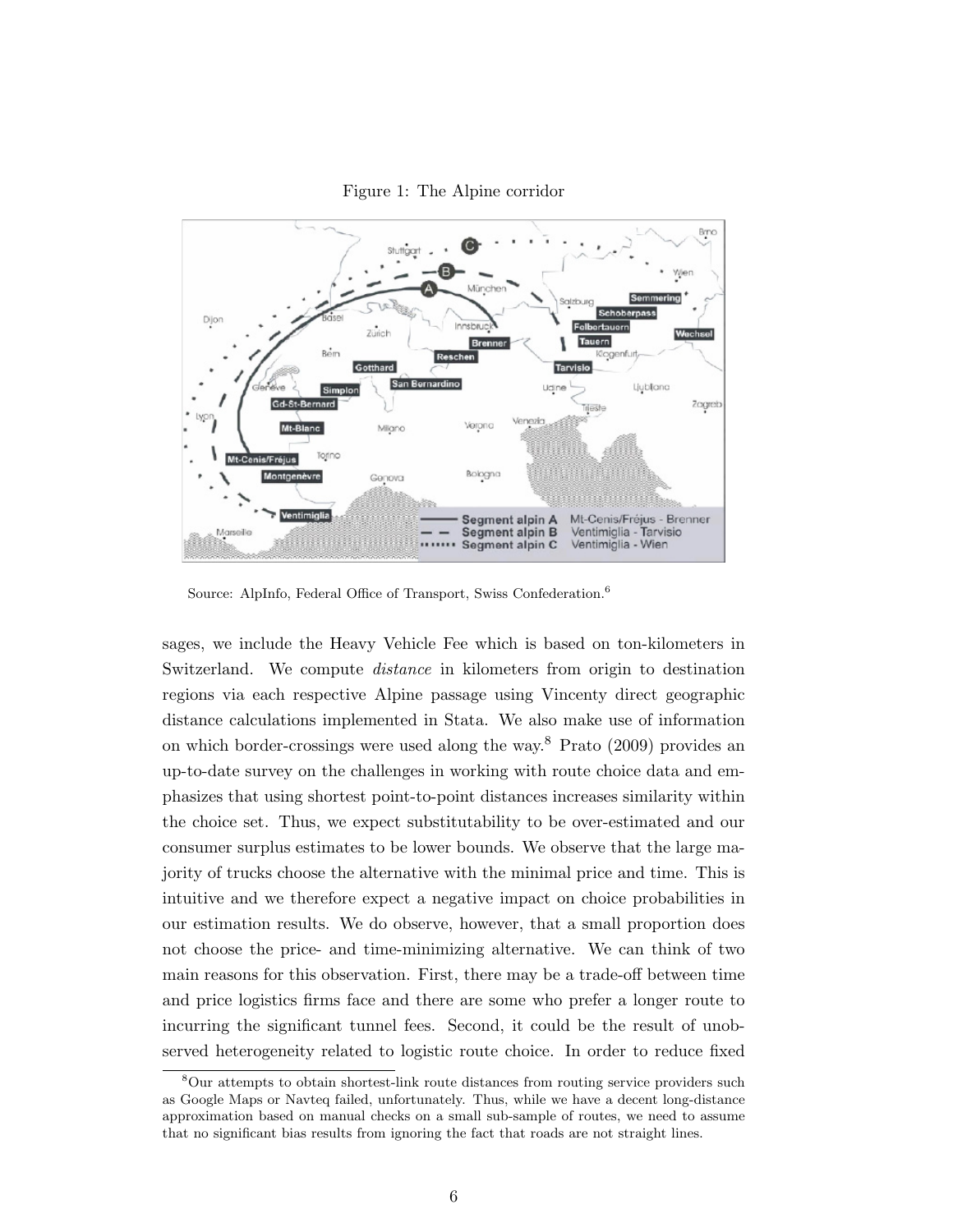costs, logistic firms may choose to combine several loads into one truck. As a consequence, some observations may not be pure Origin-Destination relationships but only the start and end points of a more complex delivery route. Furthermore, depending on the specific good and, for example, their service contract, we expect trucks to have (unobserved) heterogenous preferences for saving money and time. Our *time* variable is based on typical truck speed and including regular compulsory stops by European law, conditional on the number of drivers per truck. We include per capita GDP of the destination region as a user characteristic to proxy for the value of a vehicle's charge, in addition to the type of commodity. The mean in our sample is closest to per capita GDP in the Netherlands in 2004.

### 3 Empirical Framework

We estimate the loss in user surplus from a hypothetical closure of a major transalpine road tunnel. For example, consider the problem faced by a firm located north of the Alps - say, in France - delivering its product to a downstream producer located south of the Alps - say, in Italy. By our definition, the firm faces eight mutually exclusive route options. While rail could be an option for the firm, we restrict our analysis to road freight. Even though we are forced to this restriction by our data, $9 \mod 8$  hoice typically depends heavily on the type of commodities and logistic specificities and is, thus, largely predetermined in our choice situations. We further motivate excluding modal choice for our setup in Section 3.3.

We adopt a discrete choice framework<sup>10</sup> where the choice set are eight westalpine crossings and the decision makers are individual freight trucks. In particular, user  $i$  maximizes the benefit to be obtained from a delivery trip through the Alps and faces j mutually exclusive routes. Thus, the objective function is

$$
\pi_{ij} = \alpha_i (r_i - p_j) + x_j \beta_i + \xi_j + \epsilon_{ij},\tag{1}
$$

where  $r_i$  is the firm's revenue from the transaction,  $p_j$  the price for alternative j,  $x_j$  includes route characteristics,  $\xi_j$  is a constant unobserved route characteristic, and  $\epsilon_{ij}$  is assumed to be independently and identically type I

 $9$ For the same reason, our analysis is short-term in that we employ a static choice model and do not allow for market growth or decline through an outside option.

 $10$ See Train (2009), McFadden and Train (2000), and Hensher and Green (2003) for in-depth treatments.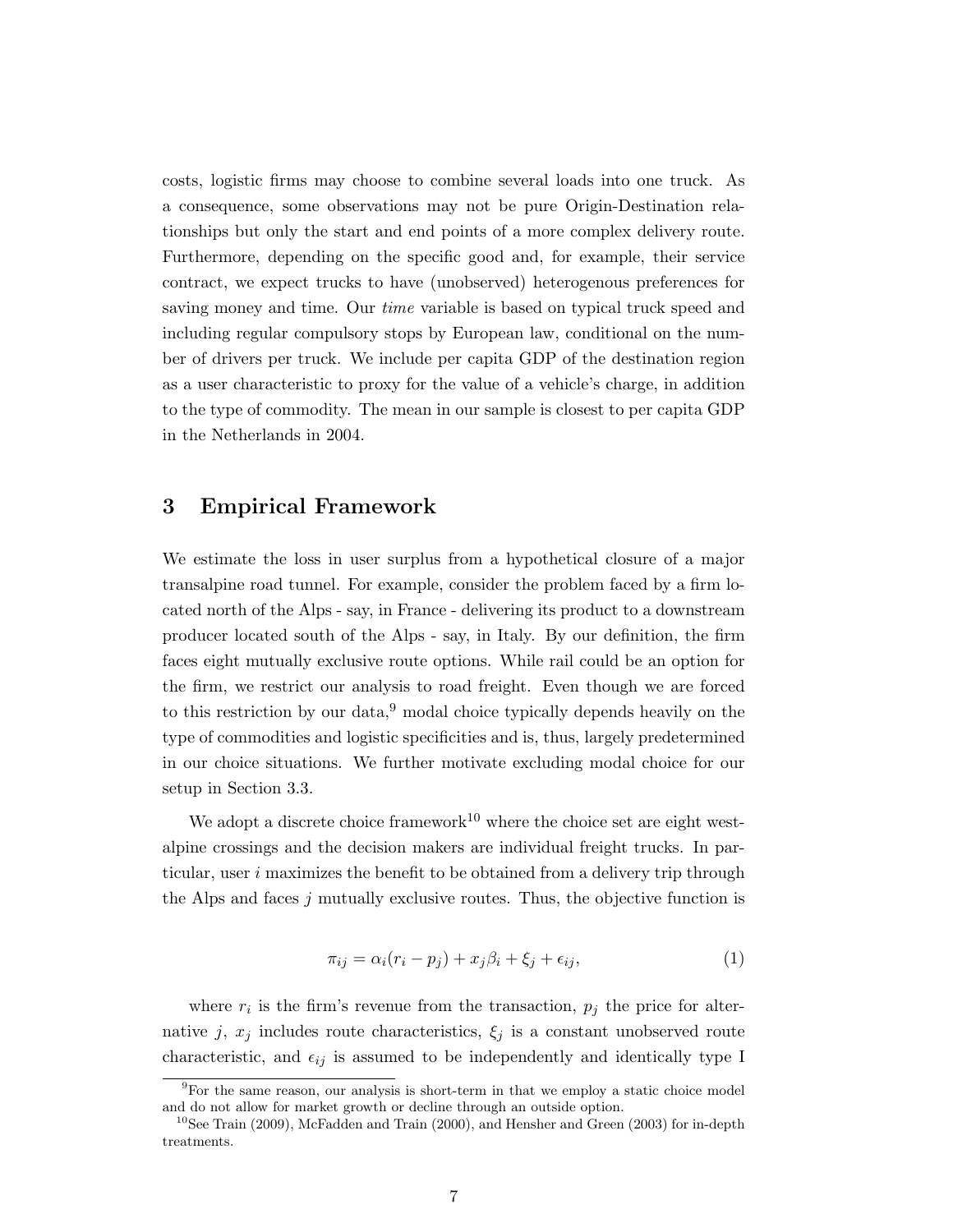extreme value distributed. We have detailed user-specific information, such as GDP in destination and origin regions, commodity class, goods weight, vehicle type, location of vehicle ownership, and so on, allowing us to control for a range of observed user characteristics. However, we expect there are still user characteristics we cannot observe, such as en route pick-ups of goods, truck drivers' personal tastes, or special logistic needs that favor one route over another. It is common practice to model such unobserved heterogeneity by assuming parametric distributions for the relevant taste parameters. However, when estimating welfare measures, too strict assumptions will lead to biased results. Cherchi and Polak (2005) warn that assuming common mixing distributions such as the normal and log-normal may bias welfare estimations due to an inadequate representation of the true underlying distribution of tastes. Hensher and Greene (2003) give similar warnings and offer a range of simple ways for investigating sensible distributional assumptions.<sup>11</sup> BFKR propose a mixtures estimator that is nonparametric in the distribution of random coefficients. We have no good prior as to how our taste parameters should be distributed. We further would like to avoid assuming distributions that force portions of decision makers to have negative and unreasonably large coefficients, such as the normal distribution. Hence, we estimate both parametric and nonparametric specifications<sup>12</sup> and compare the welfare results.

#### 3.1 Parametric Specification

We first model user heterogeneity such that taste parameters take the following form:

$$
\left(\begin{array}{c} \alpha_i \\ \beta_i \end{array}\right) = \left(\begin{array}{c} \alpha \\ \beta \end{array}\right) + \Pi D_i + \Sigma \nu_i
$$

where

$$
\nu_i \sim \mathbb{N}(0, \mathbb{I})\tag{2}
$$

and  $D_i$  a vector of user specific characteristics in our data. User i chooses route j if and only if  $U(D_i, \nu_i, p_j, x_j, \xi_j; \theta) \ge U(D_i, \nu_i, p_j, x_j, \xi_j; \theta)$  for  $r = 1, ..., J$ . The

 $11$ One straight-forward proposition is a jack-knife approach where the researcher estimates fixed coefficient logit models on sub-samples and evaluates the distributions of estimated coefficients expected to have a non-degenerate distribution.

 $12$ We also tried the EM algorithm proposed by Train (2008) but encountered severe convergence problems, a common problem with EM algorithms. Fosgerau and Hess (2009) also use the method of sieves to increase flexibility. They add a series expansion using Legendre Polynomials to a continuous base distribution and discrete mixtures of normal distributions.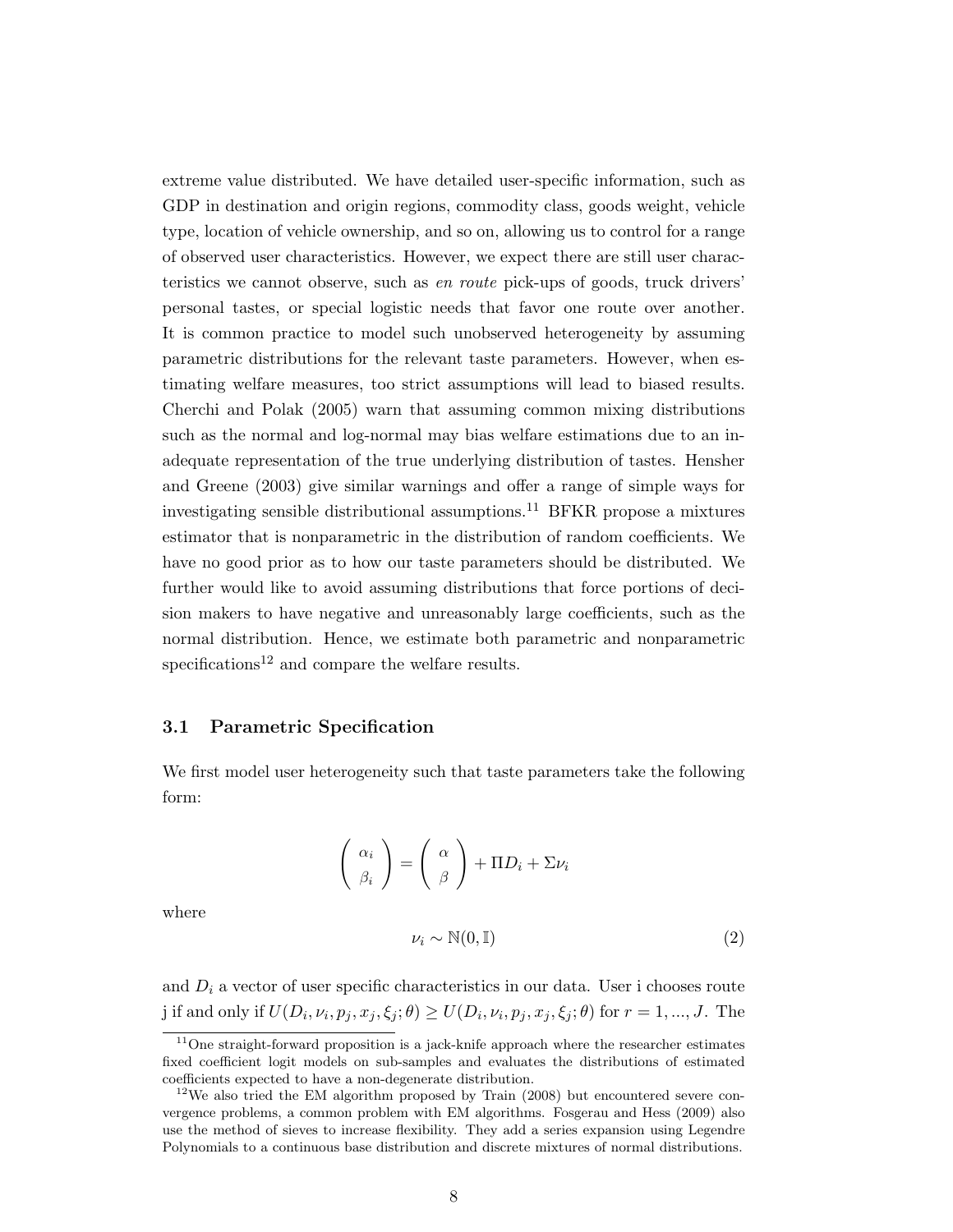individual choice probability for route  $i$  follows:

$$
P_{ij} = \int_{\theta} \frac{exp(x_j \beta_i - p_j \alpha_i + \xi_j)}{\sum_k exp(x_k \beta_i - p_k \alpha_i + \xi_k)} f(\alpha) f(\beta) d(\alpha) d(\beta)
$$
(3)

where we assume  $f(\alpha)$  and  $f(\beta)$  to be normal distributions as defined in Equation 2. We estimate the parameters  $\theta$  by maximum simulated likelihood. In the multinomial logit with fixed coefficients,  $\alpha$  and  $\beta$  are constant across individuals so that the index i is dropped.

#### 3.2 Nonparametric Specification

BFKR propose a very general nonparametric mixtures estimator of unobserved heterogeneity in a wide range of economic models. Their motivating example for the random coefficients logit model lends directly to our analysis. The idea is that the researcher has some prior over the dimensionality and range of random coefficients, that is of unobserved heterogeneity in the utility function. We can then specify a grid over the assumed support of random coefficients. At each grid point, that is for each regime  $r$ , we can compute the predicted logit choice probabilities. Treating these predicted probabilities as data, a simple OLS regression where the regressors are  $r$  predicted choice probabilities yields estimates of  $r$  weights. These  $r$  weights are probability mass points representing the probability of observing regimes  $r$  in the population. Constraining the sum of probability masses to be one, we obtain a discrete distribution of our random coefficients.

The resulting implementation of the estimator is an inequality constrained ordinary least squares estimator. One drawback of this very simple form is the researcher's need to specify the support region where the random coefficients lie. If the latter is unknown, BFKR propose a location scale model that allows to both estimate the location of the support region and its scale. We have no good prior of the support region and thus proceed with the location scale model. A further practical advantage of the latter is the straight-forward inclusion of fixed coefficients. This is an open issue in BFKR's linear estimator, given that fixed coefficients are nonlinear parameters by definition in the logit model. The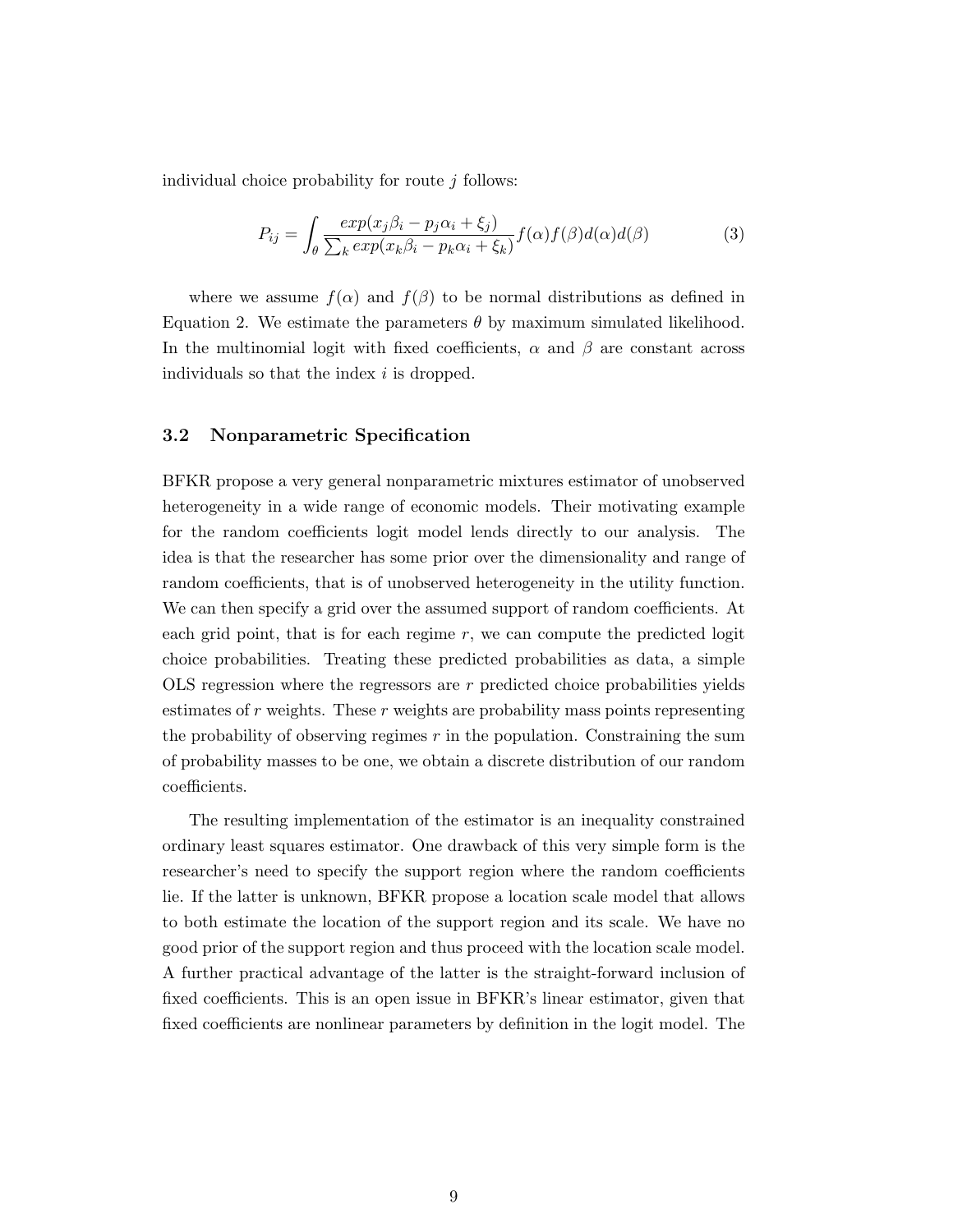nonlinear estimator solves the constrained least squares problem

$$
\min_{a,b,\theta} \frac{1}{NJ} \sum_{i=1}^{N} \sum_{j=1}^{J} \left( y_{i,j} - \sum_{r=1}^{R} \theta^r g_j(x_i, a + b\beta^r) \right)^2
$$
\n
$$
\text{subject to } \sum_{r=1}^{R} \theta^r = 1 \quad \text{and} \quad \theta^r \ge 0,
$$
\n
$$
(4)
$$

where  $a = (a_1, ..., a_K)'$  is a set of location parameters,  $b = (b_1, ..., b_K)$  a set of scale parameters,  $\theta^r$  the weight for the parameter vector  $\beta^r = (\beta^r_1,...,\beta^r_K)$  , and

$$
g_j(x_i, a + b\beta^r) = \frac{exp\left(\sum_{k=1}^K x_{k,i,j}(a_k + b_k \beta_k^r)\right)}{\sum_{j=1}^J exp\left(\sum_{k=1}^K x_{k,i,j}(a_k + b_k \beta_k^r)\right)}.
$$

We estimate scale parameters  $b_K$  for random coefficients and set  $b_K = 0$  for coefficients assumed to be fixed. We could allow all coefficients to be random but, as common with nonparametric estimators, we reach computational limits fast when increasing the number of random coefficients. Having reasonable starting values is important in nonlinear least squares estimation. We use the fixed coefficient logit estimates for the nonlinear parameters and  $\frac{1}{R}$  for  $\theta^r$ .

#### 3.3 Identification

Given their regulated nature, tolls for individual tunnels and long-distance routes vary little across time and routes. Thus, to identify demand patterns, we use individual-level variation from users' geographic dispersion across Europe. In particular, users' origin and destination locations vary relative to the locations of alpine passages. This leads to variation both in route characteristics and individual choices. As road and tunnel tolls are not set strategically, we are confident they are not correlated with the error term. There are two factors that may affect both route choice and travel time. First, congestion may cause short-term deviation to an alternative route.<sup>13</sup> Second, severe weather conditions may cause deviation to alternative routes while increasing travel time. Unfortunately, we cannot fully correct for this potential problem as only parts of our data have information on the date of the choice situation.<sup>14</sup> Once we are

<sup>&</sup>lt;sup>13</sup>Standard tunnel closures for maintenance are sporadically effective during midnight hours.

<sup>&</sup>lt;sup>14</sup>We did collect daily weather conditions for the different passages but were unable to obtain the interview dates for the Swiss part of the data. This applies to congestion data analogously.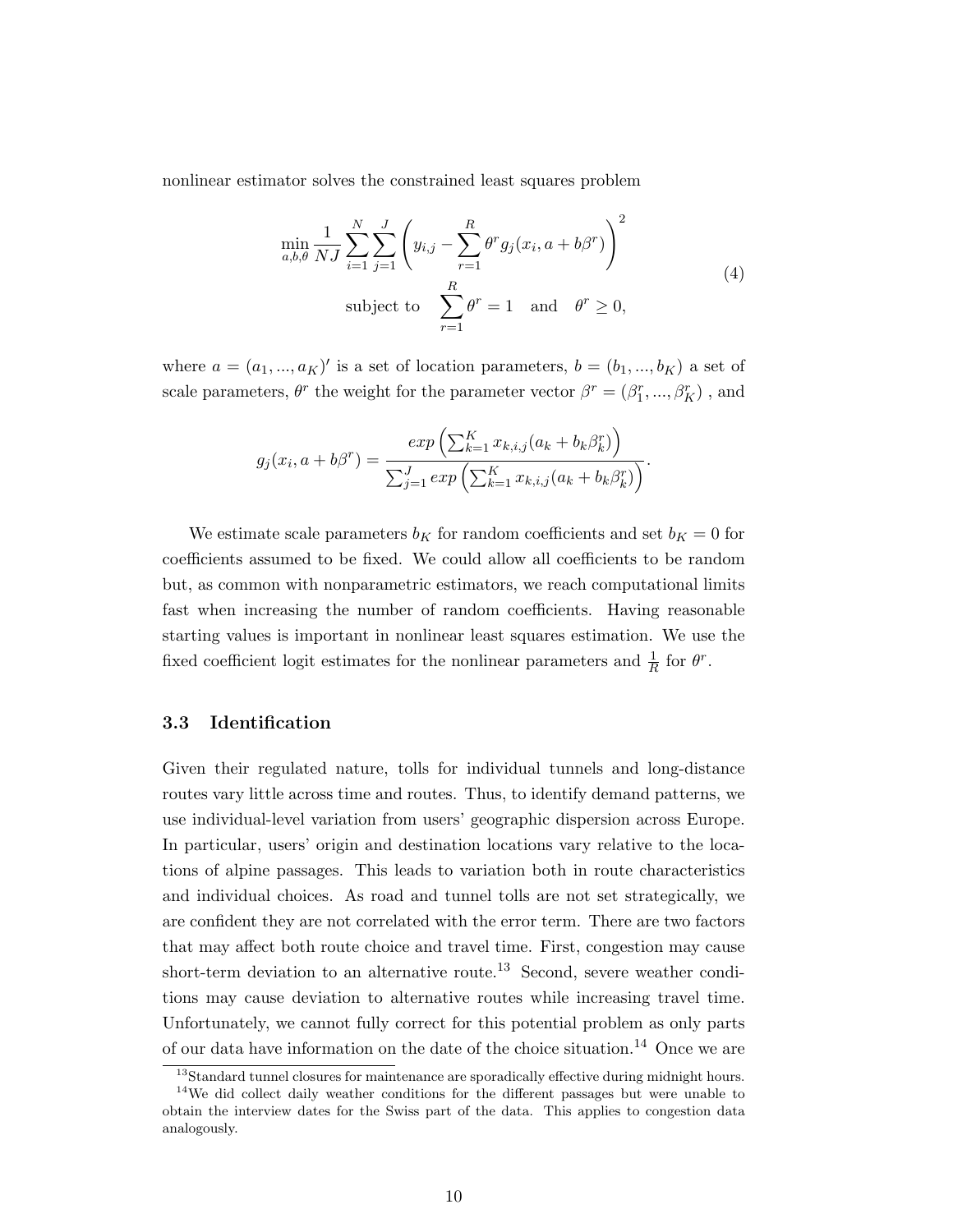willing to assume that truck drivers form long-term expectations on potential obstacles for each route alternative<sup>15</sup>, we think it plausible to believe that the alternative fixed effects will capture significant parts, if not all, of potential bias.

Implicitly, we assume that we observe each individual's entire choice set and that there is no outside good. While in the long run freight expeditors may switch to other modes such as air, rail, and sea or even right out stop their operations, in the short run this is very unlikely. However, in the first two columns of Table 4, showing market shares of alternatives before and after the Mont-Blanc tunnel closure in 1999, we cannot observe a remarkable shift in market shares towards any of the three rail passages in the short-run.<sup>16</sup> We also do not observe a downward shift in monthly tons transported after the closure, suggesting that traffic fully deviated to alternative road passages. We interpret this as evidence that modal shift is not yet as relevant as it may be in other regions. That interpretation is in line with anecdotal evidence on freight transport in France and Italy, citing specific logistic needs, the importance of geographical location, and freight terminals being major bottlenecks as just a few of many remaining problems preventing increased modal shift.<sup>17</sup> We conclude that observing only one mode to be a minor drawback with respect to the focus of this paper.

Bajari et al. (2009) prove nonparametric identification of the distribution of random coefficients by exploiting the logit distributional assumptions on  $\epsilon_{ij}$  and without relying on large support (as compared to, for example, Berry and Haile (2010)) and monotonicity restrictions. The latter makes their identification result particularly relevant for applied work. A limitation is that their proof is valid only for continuous regressors. BFKR further survey several ways to account for endogenous regressors, which is particularly relevant where individual choice data are not available.

### 4 Estimation results

We begin our empirical analysis by estimating a simple multinomial logit specification and then extend the specification to the more general random coefficients logit specification, relaxing the logit's most restrictive assumption, Indepen-

<sup>&</sup>lt;sup>15</sup>Deviating from a planned route is often prohibitive in terms of cost and time.

<sup>16</sup>Due to missing time information at the individual level, our data do not allow direct estimation of the switch to rail and alternative roads caused by the Mont Blanc tunnel closure.

<sup>&</sup>lt;sup>17</sup>See Lange and Ruffini (2007), and Peter Brett Associates LLP (2010).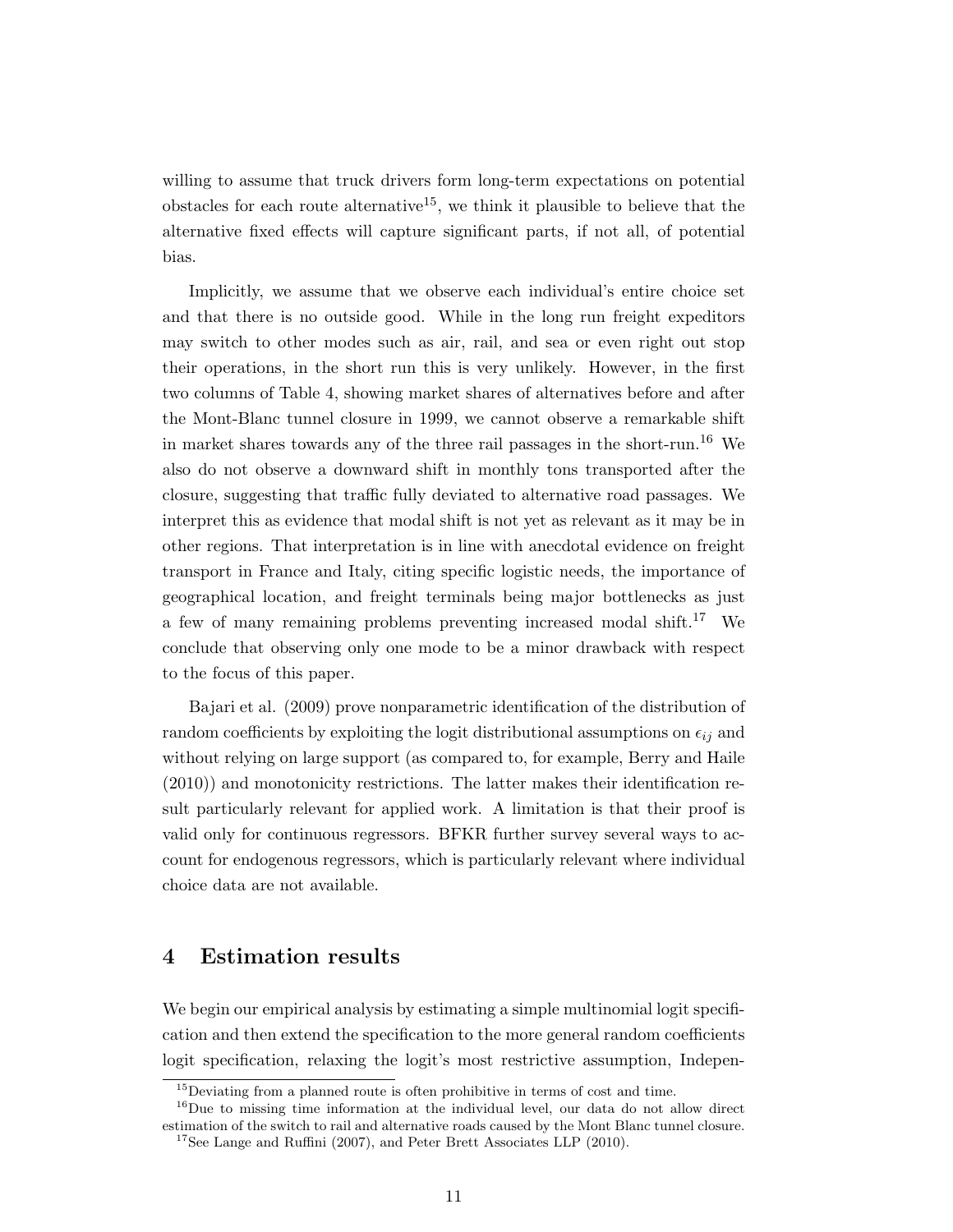dence of irrelevant alternatives. The parametric estimations are done using the mixlogit Stata command by Hole (2007). For nonparametric estimates, elasticities, consumer surplus computations, and inference results, Matlab code is available from the authors on request.

Tables 2 and 3 show the estimated coefficients have signs as expected. In particular, price and time have negative signs. We are comforted by the fact that the price coefficient is robust throughout all our model specifications. The coefficients on the interaction term between weight of goods transported and the alternative specific constants show that heavily loaded trucks are less likely to use Swiss passages and the Montgenevre passage<sup>18</sup>. This corresponds to our a priori expectation that the Montgenevre pass having the highest elevation should be less attractive to heavier vehicles due to higher gas consumption and potential safety concerns.

Price coefficients are higher overall, in absolute terms, in our parametric random coefficients logit specifications than in the simple logit ones. Time has significant coefficients in all specifications. This result confirms that unobserved heterogeneity with respect to price plays an important role in our freight transport setting.

Interpreting the parametric random coefficients logit results in Table 3, where the standard deviation is not statistically different from zero, we should conclude the distribution of the time coefficient to be degenerate. In economic terms, our conclusion would be that there is no unobserved heterogeneity in preferences for time. Observing the BFKR estimates in Figure 3, however, we clearly see significant heterogeneity both in preferences over price and time.

The number of grid points is limited by sample size and computer memory. With 8GB RAM and our sample size of 35,707 choice situations, we are able to set  $R=274$  with one and  $R=256$  with two random coefficients. Note that, in order to use parametric methods for computing standard errors of the BFKR estimates, we need to assume that the grid points  $r$  are the true regimes that generated the data. It is obvious that, unless we can specify an almost infinite number of  $r$ , estimated probability mass points and thus their standard errors can only be approximations to the truth. We compute 95% confidence intervals, following BFKR and Gallant (1975), using standard errors from unconstrained nonlinear regression and clustering by individual choice situations. Confidence intervals are then defined as  $CI_{95}$  =

<sup>&</sup>lt;sup>18</sup>The base category both for the alternative specific constants and for the interaction term with good weights is alternative 5, the Mediterranean passage at Vintimille.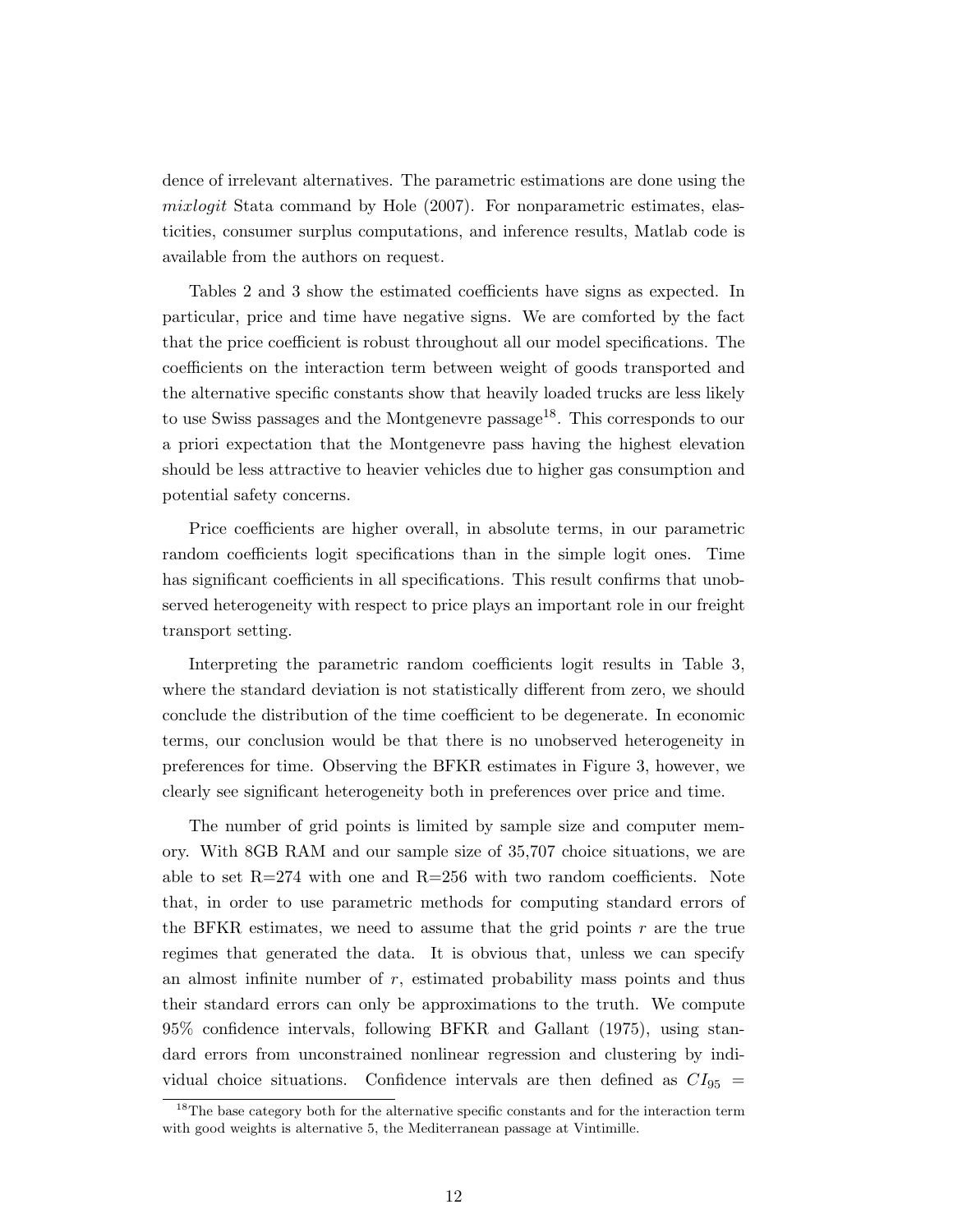|                                           | RC Logit              |                       |                      |                       |  |
|-------------------------------------------|-----------------------|-----------------------|----------------------|-----------------------|--|
|                                           | Logit                 | Mean                  | SD                   | <b>BFKR</b>           |  |
| Price                                     | $-8.478***$<br>(.118) | $-9.298***$<br>(.149) | $1.523***$<br>(.079) | See<br>Figure 2       |  |
| Time                                      | $-.922***$<br>(.230)  | $-.869***$<br>(.232)  |                      | $-.854***$<br>(.040)  |  |
| Price $\times$ GDP <sub>destination</sub> | $1.153***$<br>(.294)  | $1.533***$<br>(.317)  |                      | $1.096***$<br>(.001)  |  |
| Mont-Blanc                                | $4.214***$<br>(.280)  | $4.291***$<br>(.297)  |                      | $3.969***$<br>(.243)  |  |
| $\times$ Weight                           | .008<br>(.006)        | .010<br>(.006)        |                      | $.014***$<br>(.001)   |  |
| Frejus                                    | $5.144***$<br>(.234)  | $5.256***$<br>(.254)  |                      | $4.488***$<br>(.318)  |  |
| $\times$ Weight                           | $.020***$<br>(.005)   | $.023***$<br>(.006)   |                      | $.026***$<br>(.002)   |  |
| Montgenevre                               | $-5.843***$<br>(.552) | $-6.657***$<br>(.657) |                      | $-4.886***$<br>(.291) |  |
| $\times$ Weight                           | $-.031***$<br>(.009)  | $-.036***$<br>(.010)  |                      | $-.024***$<br>(.005)  |  |
| Gd St-Bernard                             | .154<br>(.310)        | .178<br>(.332)        |                      | $.632***$<br>(.065)   |  |
| $\times$ Weight                           | $-.058***$<br>(.009)  | $-.063***$<br>(.010)  |                      | $-.072***$<br>(.004)  |  |
| Simplon                                   | $-.095$<br>(.310)     | $-.113$<br>(.330)     |                      | $.428***$<br>(.089)   |  |
| $\times$ Weight                           | $-.047***$<br>(.010)  | $-.051***$<br>(.010)  |                      | $-.085***$<br>(.004)  |  |
| St. Gotthard                              | $3.576***$<br>(.293)  | $3.730***$<br>(.312)  |                      | $4.128***$<br>(.196)  |  |
| $\times$ Weight                           | $-.073***$<br>(.007)  | $-.076***$<br>(.007)  |                      | $-.096***$<br>(.007)  |  |
| San Bernadino                             | $2.654***$<br>(.297)  | $2.789***$<br>(.316)  |                      | $3.282***$<br>(.102)  |  |
| $\times$ Weight                           | $-.073***$<br>(.008)  | $-.075***$<br>(.008)  |                      | $-.090***$<br>(.005)  |  |
| Likelihood ratio                          | 105342.50             | 130.60                |                      |                       |  |
| Prob > $\chi^2$<br>Pseudo $R^2$           | .000<br>.71           | .000                  |                      |                       |  |
|                                           |                       |                       |                      |                       |  |

Table 2: One random coefficient (1)

Notes: All specifications include route dummy-commodity class and timecommodity class interaction terms as well as route dummies interacted with dummies indicating traffic connecting Italy with regions west and north of the Alps, respectively. The reference route is the Mediterranean crossing at Vintimille. Standard errors are reported in parenthesis, choice situation-clustered robust standard errors in BFKR estimation. 500 Halton draws used for simulations in parametric random coefficients logit estimations. 285,656 observations.  $\rm{***}$  p< 0.01,  $\rm{**}$  p< 0.05,  $\rm{*}$  p  $<$  0.1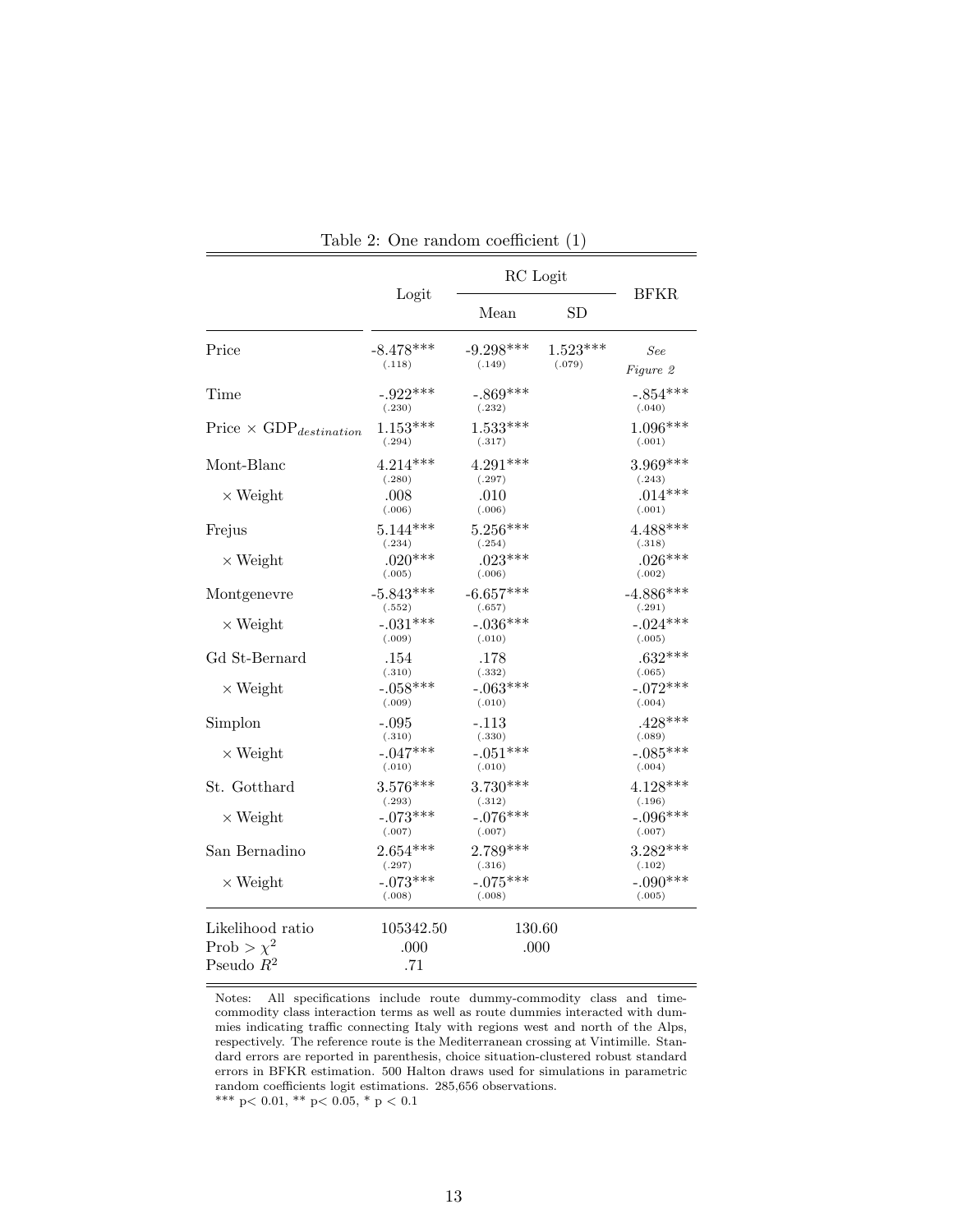|                                           | RC Logit              |                       |                      |                       |
|-------------------------------------------|-----------------------|-----------------------|----------------------|-----------------------|
|                                           | Logit                 | Mean                  | <b>SD</b>            | <b>BFKR</b>           |
| Price                                     | $-8.478***$<br>(.118) | $-9.244***$<br>(.148) | $1.273***$<br>(.078) | See                   |
| Time                                      | $-.922***$<br>(.230)  | $-1.504***$<br>(.266) | .271<br>(.291)       | Figure 3              |
| Price $\times$ GDP <sub>destination</sub> | $1.153***$<br>(.294)  | $1.520***$<br>(.322)  |                      | $1.160***$<br>(.001)  |
| Mont-Blanc                                | $4.214***$<br>(.280)  | 4.276***<br>(.293)    |                      | $5.913***$<br>(.316)  |
| $\times$ Weight                           | .008<br>(.006)        | $.010*$<br>(.006)     |                      | $.018***$<br>(.002)   |
| Frejus                                    | $5.144***$<br>(.234)  | $5.254***$<br>(.248)  |                      | $6.753***$<br>(.403)  |
| $\times$ Weight                           | $.020***$<br>(.005)   | $.023***$<br>(.005)   |                      | $.032***$<br>(.003)   |
| Montgenevre                               | $-5.843***$<br>(.552) | $-6.638***$<br>(.665) |                      | $-5.318***$<br>(.319) |
| $\times$ Weight                           | $-.031***$<br>(.009)  | $-.035***$<br>(.010)  |                      | $-.013***$<br>(.003)  |
| Gd St-Bernard                             | .154<br>(.310)        | .237<br>(.332)        |                      | $1.553***$<br>(.067)  |
| $\times$ Weight                           | $-.058***$<br>(.009)  | $-.065***$<br>(.010)  |                      | $-.071***$<br>(.004)  |
| Simplon                                   | -.095<br>(.310)       | $-.064$<br>(.330)     |                      | $1.485***$<br>(.089)  |
| $\times$ Weight                           | $-.047***$<br>(.010)  | $-.053***$<br>(.011)  |                      | $-.092***$<br>(.004)  |
| St. Gotthard                              | 3.576***<br>(.293)    | $3.818***$<br>(.310)  |                      | $5.434***$<br>(.225)  |
| $\times$ Weight                           | $-.073***$<br>(.007)  | $-.077***$<br>(.007)  |                      | $-.109***$<br>(.008)  |
| San Bernadino                             | $2.654***$<br>(.297)  | $2.872***$<br>(.314)  |                      | $4.509***$<br>(.115)  |
| $\times$ Weight                           | $-.073***$<br>(.008)  | $-.076***$<br>(.008)  |                      | $-.102***$<br>(.006)  |
| Likelihood ratio                          | 105342.50             | 262.77                |                      |                       |
| Prob > $\chi^2$<br>Pseudo $\mathbb{R}^2$  | .000<br>.71           | .000                  |                      |                       |

Table 3: Two correlated random coefficients (2)

Notes: All specifications include route dummy-commodity class and timecommodity class interaction terms as well as route dummies interacted with dummies indicating traffic connecting Italy with regions west and north of the Alps, respectively. The reference route is the Mediterranean crossing at Vintimille. Standard errors are reported in parenthesis, choice situation-clustered robust standard errors in BFKR estimation. 500 Halton draws used for simulations in parametric random coefficients logit estimations. 285,656 observations. \*\*\* p< 0.01, \*\* p< 0.05, \* p < 0.1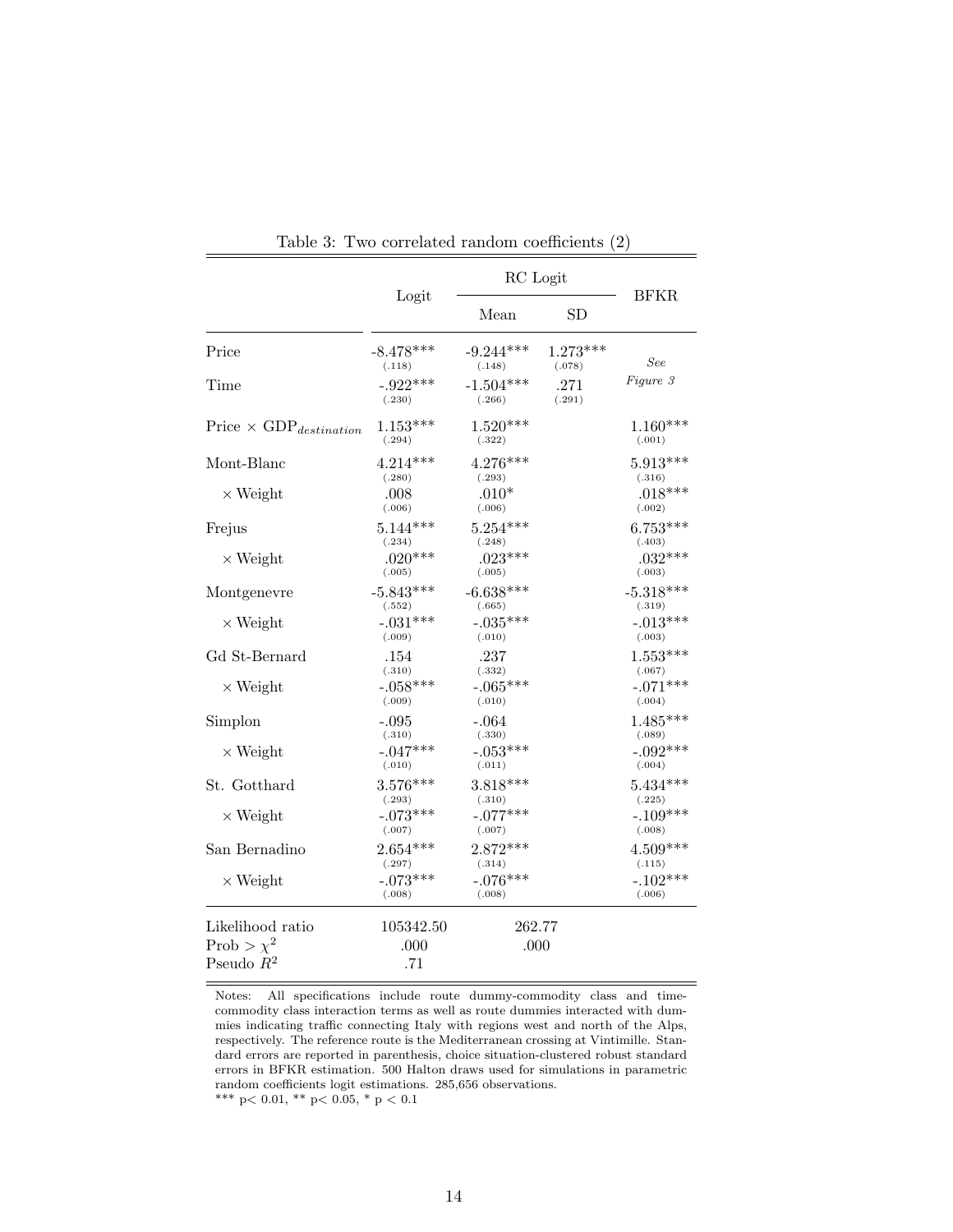$$
\left[\hat{\theta}^r - 1.96 \cdot SE\left(\hat{\theta}^r_{unc}\right), \hat{\theta}^r + 1.96 \cdot SE\left(\hat{\theta}^r_{unc}\right)\right] \cap [0, 1], \text{ where } SE = \sqrt{\hat{\nu}} \text{ and}
$$

$$
\hat{\nu} = \frac{NP}{NP - 1} \left( \frac{SSE}{N - p} (J'J)^{-1} \left( \sum_{k=1}^M \left( \sum_{j \in G_k} u'_j \sum_{j \in G_k} u_j \right) \right) \frac{SSE}{N - p} (J'J)^{-1} \right).
$$

However, as do BFKR, we find these confidence intervals to be too uninformative to report. BFKR note that confidence intervals computed this way are conservative and largely over-cover. From our experience with estimations using varying grids sizes, this problem seems to get worse as the number of grid points R increases and  $\theta$  are estimated closer to the zero boundary.

Figure 2: Distribution of price coefficient



Elasticities Investigating substitution patterns we see that the elasticity matrices in Tables ?? to ?? show high own-price elasticities. These elasticity levels could be explained by the cost sensitivity associated with long-distance routes. As longer routes provide a greater number of alternatives with similar characteristics (as alternatives share a larger common road network), in case of minor contingencies such as congestion on a given road a truck may readily change its preferred passage.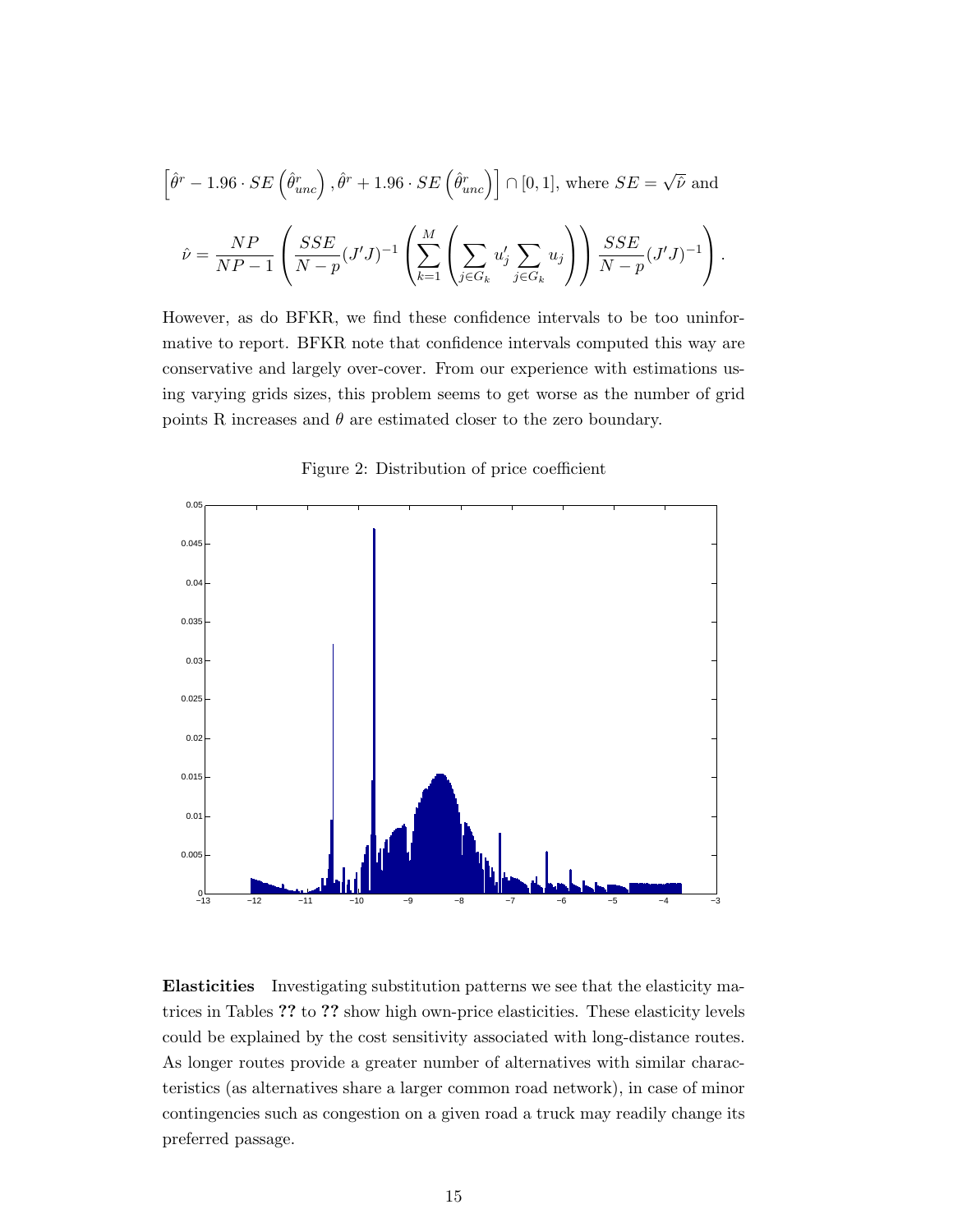

Figure 3: Distribution of price and time coefficients

### 5 Counterfactual Analysis

#### 5.1 Diversion patterns

First, compare counterfactual shares with those observed after MB tunnel closure in 1999. Note, that road tolls and tunnel fees were not changed as a consequence of accidents. Thus, we assume there is no strategic pricing and prices remain fixed with the closure of a Tunnel. To our knowledge, congestion pricing is not employed in road transport in the region relevant for our analysis.

While the MB tunnel was closed, most traffic diverted to the nearby Frejus tunnel, bringing it to its limit of capacity. Our counterfactual results abstract from capacity constraints. IF COMPARABLE TO TABLE 4: Indicates that capacity constraints were not binding. (CHECK FOR SOURCE: HOW SE-VERE WAS POTENTIAL CAPACITY CONSTRAINT?)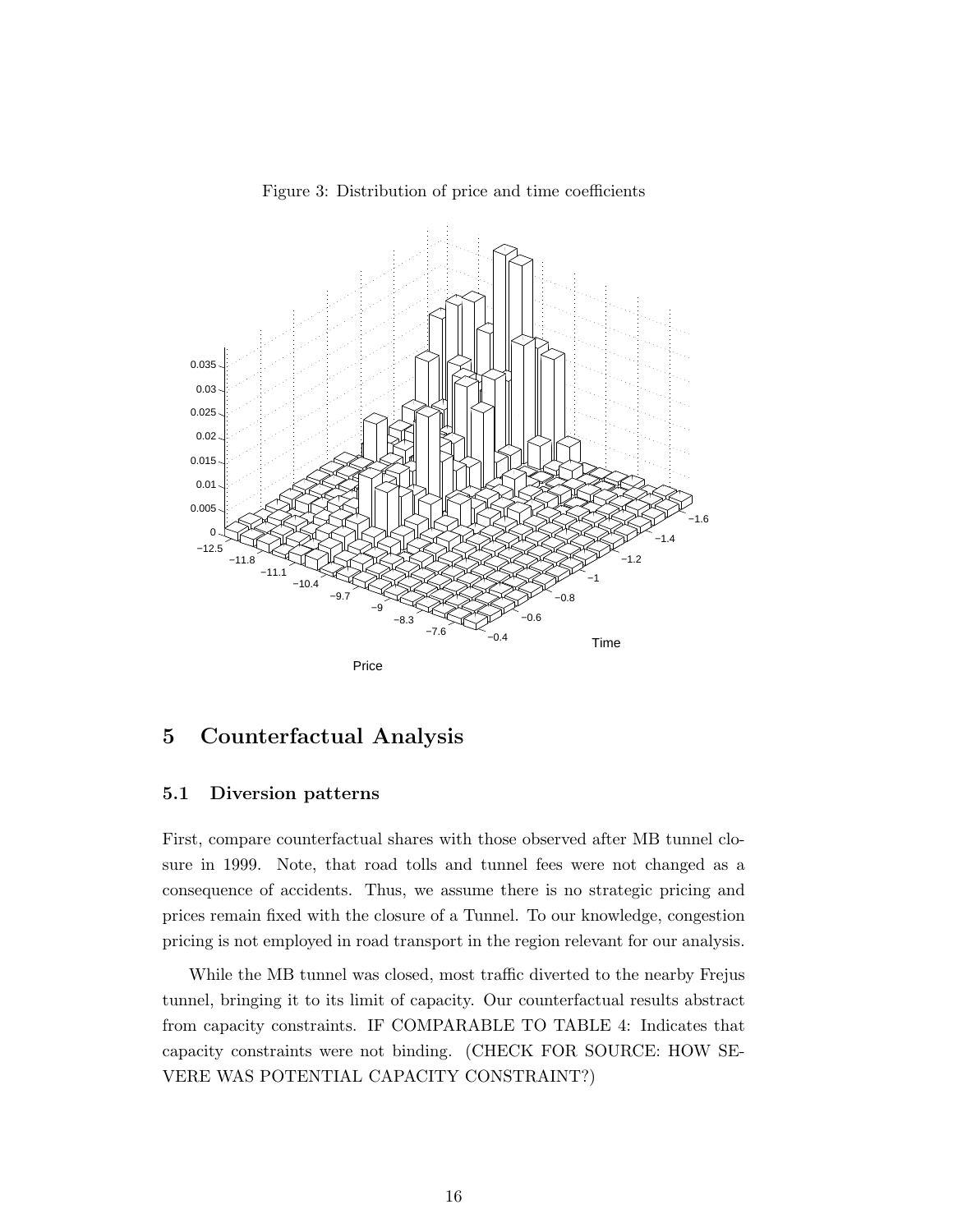|      |                                 | 1999  |             | 2004                |        |
|------|---------------------------------|-------|-------------|---------------------|--------|
|      |                                 | Open  | Closed Open |                     | Closed |
|      | Mont-Blanc 21.79                |       |             | 10.14               |        |
|      | Frejus 27.68                    |       | 44.54       | 32.51               | 32.28  |
|      | Montgenevre<br>Vintimille 21.26 | 1.09  | 3.38        | 0.67<br>24.36 33.76 | 3.07   |
|      |                                 |       |             |                     | 35.53  |
| Road | Gd St-Bernard                   |       |             | 1.19                | 2.07   |
|      | Simplon                         |       |             | 1.25                | 1.63   |
|      | St. Gotthard                    |       |             | 18.07               | 21.83  |
|      | San Bernadino                   |       |             | 2.41                | 3.59   |
| Rail | Basel (CH) 10.61                |       | 10.84       |                     |        |
|      | Modane (Frejus) $15.42$         |       | 15.21       |                     |        |
|      | Vintimille                      | 2.16  | 1.67        |                     |        |
|      | Monthly tonnage (1000s)         | 4,455 | 4,619       |                     | 4,038  |

Table 4: Passage Market Shares - Counterfactual closure in 2004

#### 5.2 Consumer surplus

We analyze a hypothetical closure of the Mont-Blanc tunnel in 2004 and compute users' compensating variations, that is, the amount of money one would have to give to infrastructure users to maintain their ex-ante utility levels. We define the ex ante situation as the reference point, as suggested by Trajtenberg (1989). In the multinomial logit model, computation of the compensating variation is straight forward and given by the difference of the ex-post and ex ante values of the logsum measure with no unobserved taste heterogeneity:

$$
CV = \frac{1}{\beta^c} \{ \ln \sum_j \exp(\beta' x_j^{pre}) - \ln \sum_j \exp(\beta' x_j^{post}) \}
$$
(5)

As the random coefficients logit model introduces unobserved taste heterogeneity, each individual now may have her own valuation of product characteristics. Thus, we integrate over the estimated mixing distributions by simulation and compute the mean compensating variations for each individual  $n$ . Following Train (1998), von Haefen (2003), and Cherchi et al. (2004):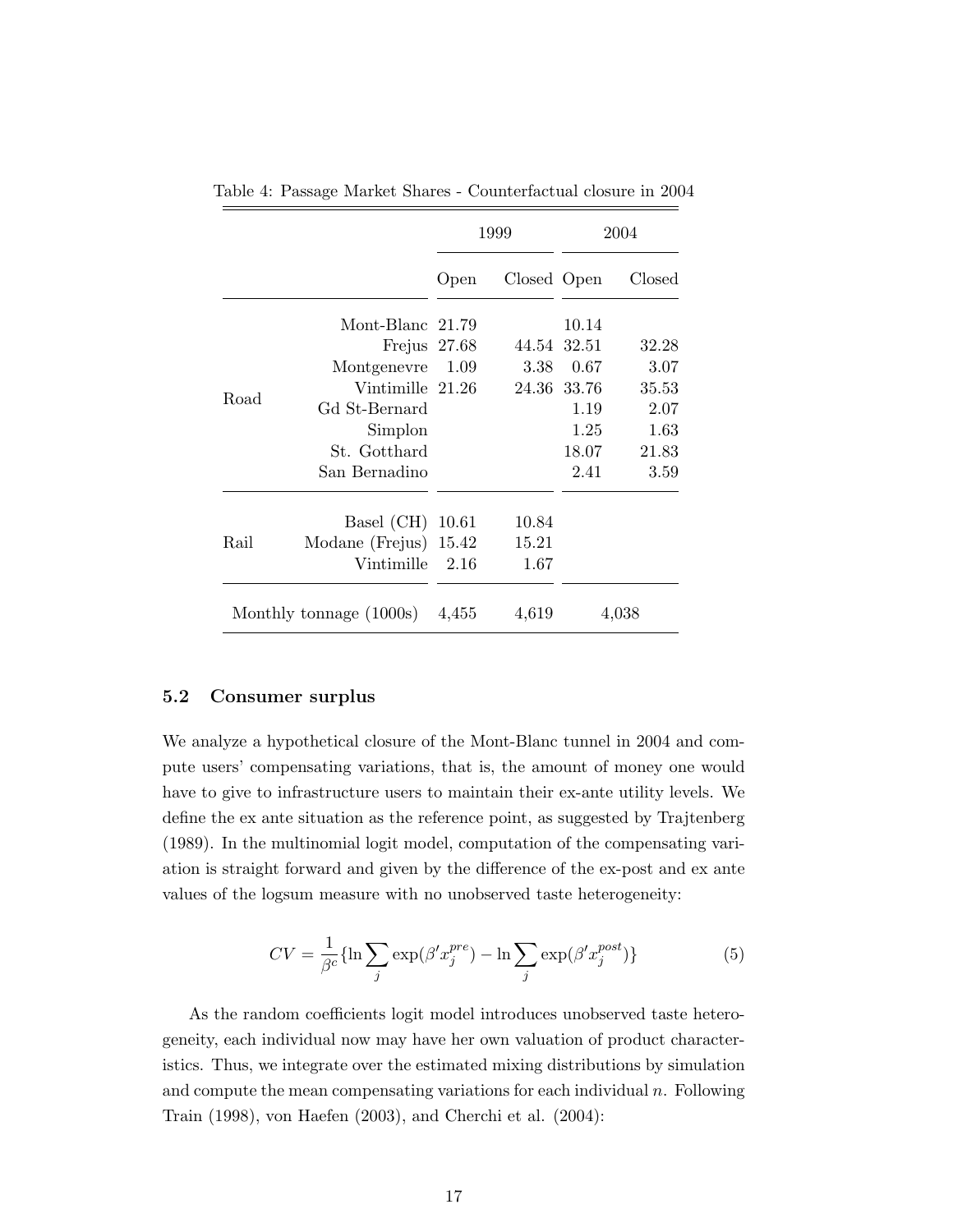$$
CV_n = \int \frac{1}{\beta^c} \{ \ln \sum_j \exp(\beta' x_{nj}^{pre}) - \ln \sum_j \exp(\beta' x_{nj}^{post}) \} f(\beta \mid \theta^{pre}) d(\beta) \tag{6}
$$

Equations 5 and 6 imply the assumption that the marginal utility of income,  $\beta^c$ , is independent of income. That is,  $\beta^c$  is constant with respect to and thus indirect utility additive and linear in income. While this assumption may seem restrictive, we maintain it to simplify our computations. Train (2009) points out on page 57 that the constant marginal utility assumption needs to hold only 'over the range of implicit income changes that are considered by the policy'. This means that if individual compensating variations are low relative to income, which is arguably true for our case, the assumption does not need to hold in general but only for the considered small range. We solve Equation 6 for each individual via simulation by sampling from the estimated mixing distributions. We weight the resulting sample means of compensating variations by the expansion factor provided by the CAFT 2004 data set and obtain the population mean of the change in user benefits as well as the population total by summing up.

| Compensating variation                            | Logit | Random Coefficients Logit |      | <b>BFKR</b> |      |
|---------------------------------------------------|-------|---------------------------|------|-------------|------|
| (in 2004 Euros)                                   |       | (1)                       | (2)  |             | (2)  |
| Sample mean                                       | 1.11  | .84                       | .69  | 1.80        | 1.43 |
| Population mean                                   | 1.28  | .96                       | .79  | 1.88        | 1.46 |
| Population total (Mio)<br>Population total $(\%)$ | 4.83  | 3.62                      | 2.97 | 7.09        | 5.49 |

Table 5: Welfare effects of tunnel closure

Notes: 500 quasi-random draws used for simulation.

### 6 Conclusion

In this paper we structurally estimate the economic value for the European road freight sector of crossing the Alps. We show a considerable cost-elasticity of substitution between the different tunnels and passages.

Importantly, as a natural bottleneck for European terrestrial commerce, transalpine freight traffic is subject to tight security and environmental regulation. The results derived from our analysis permit the economic evaluation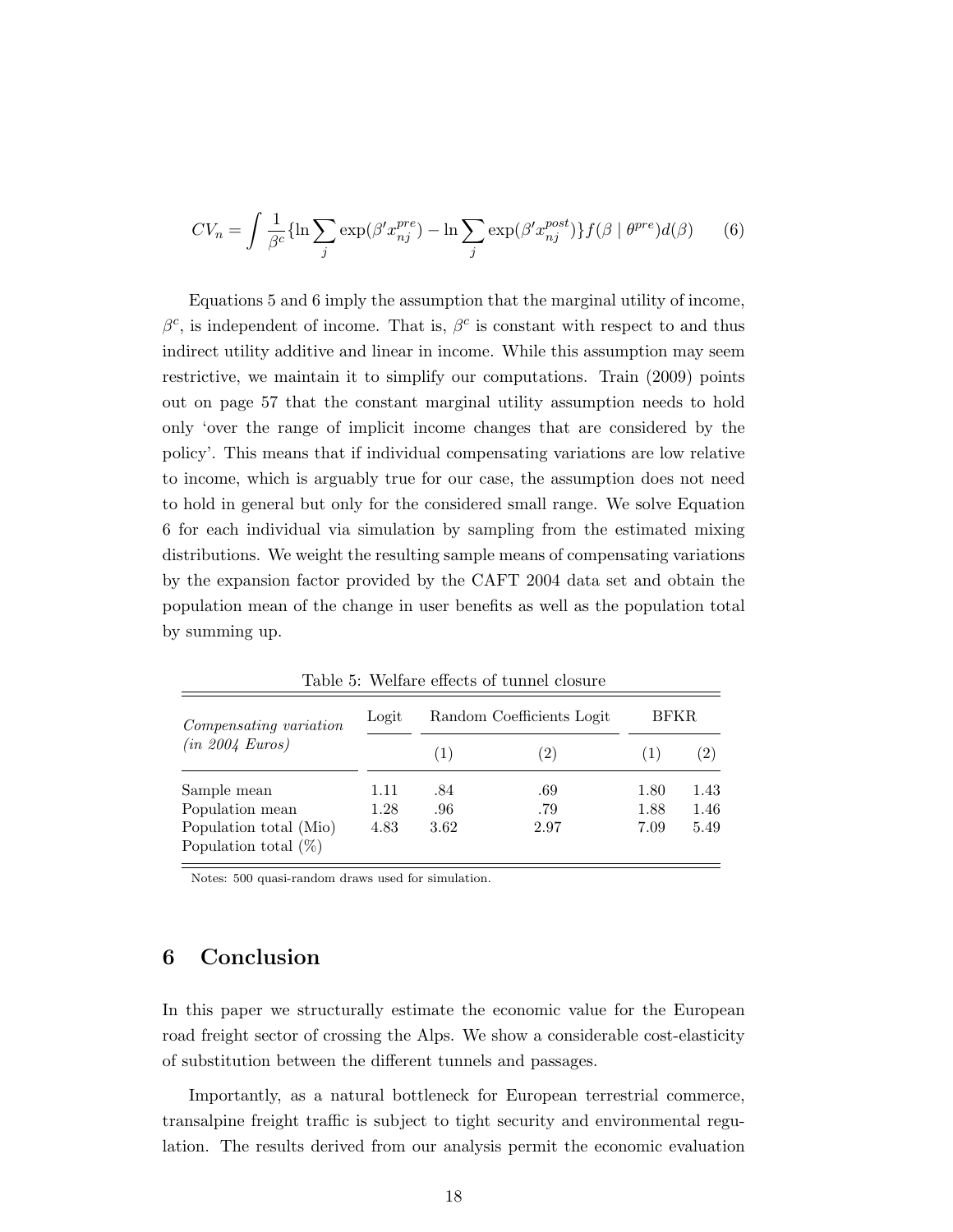of some of these policies. In particular, the yearly cost of the closure of the Mont-Blanc road tunnel after the accident in 1999 is estimated at about XXX million Euros for the road freight sector. A further research avenue would be the analysis of potential policy initiatives such as the privatization of passageways or supply-side reactions, for example by Swiss tunnels, due to the closure of the French Mont-Blanc tunnel.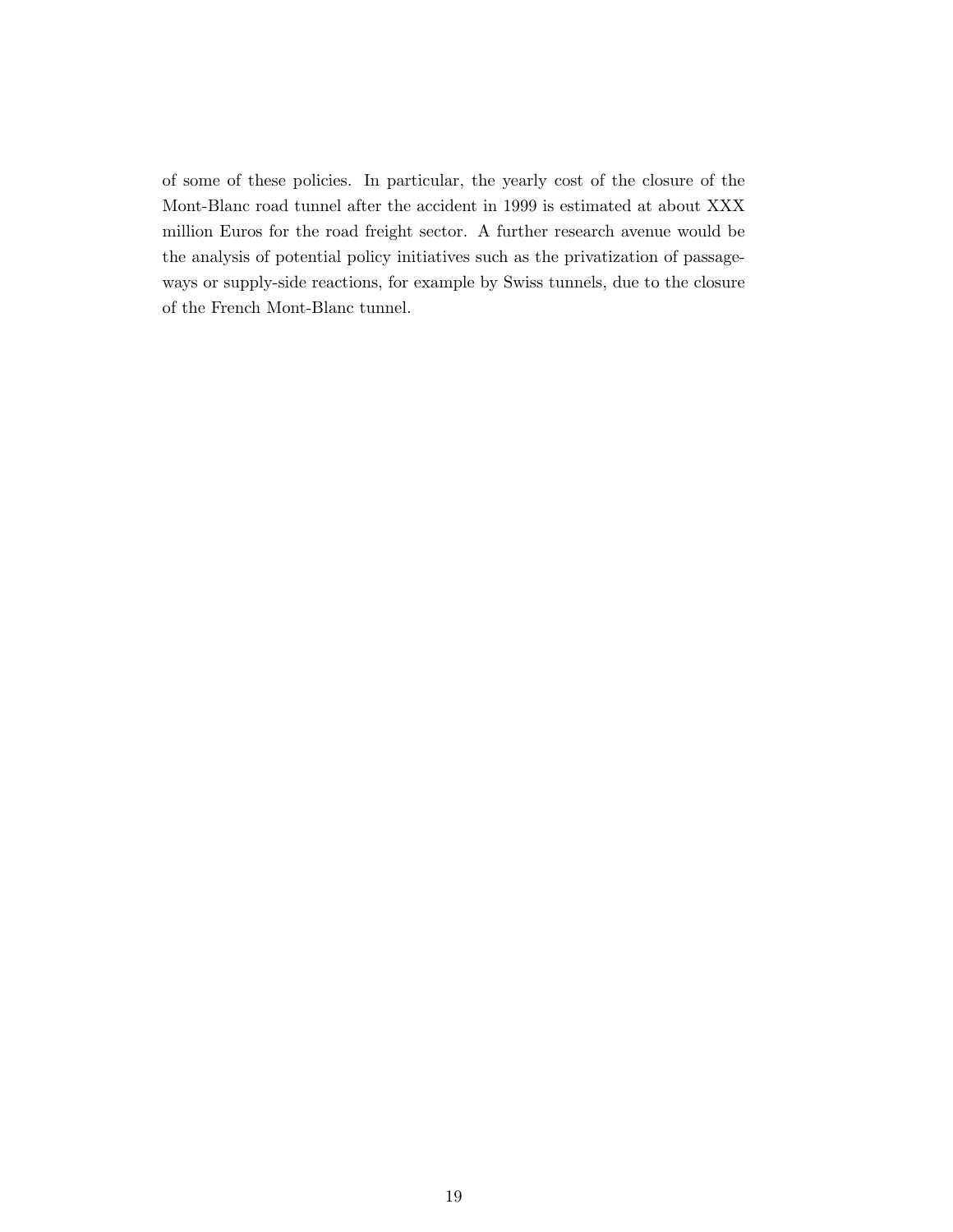## Appendix A Alpine passages

Our sample includes the following passages:

- 2 Mont Blanc tunnel
- 3 Frejus tunnel
- 4 Montgenevre pass
- 5 Vintimille expressway along the Mediterranean coast
- 6 Grand St-Bernard tunnel
- 7 Simplon pass
- 8 St. Gotthard tunnel
- 9 San Bernadino pass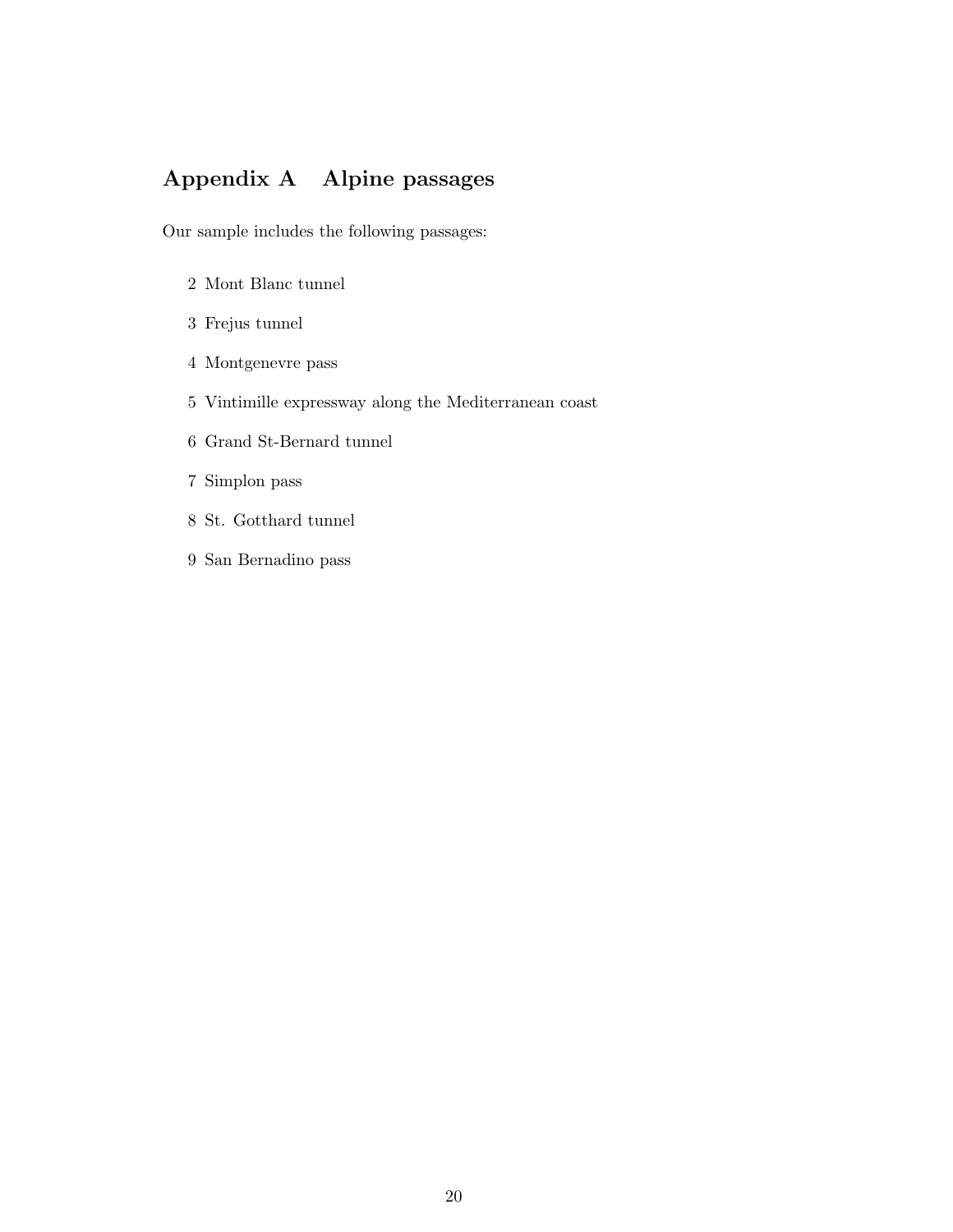### References

- [1] Bajari, P., Fox, J., and S. Ryan (2007) 'Linear Regression Estimation of Discrete Choice Models with Nonparametric Random Coefficient Distributions,' American Economic Review: Papers and Proceedings 97(2), 459-63.
- [2] Bajari, P., Fox, J., il Kim, K., and S. Ryan (2009), The Random Coefficients Logit Model Is Identified, mimeo.
- [3] Bajari, P., Fox, J., il Kim, K., and S. Ryan (2010), A Simple Nonparametric Estimator for the Distribution of Random Coefficients, mimeo.
- [4] Berry, S. T. and P. A. Haile (2010), Nonparametric Identification of Multinomial Choice Demand Models with Heterogeneous Consumers, mimeo.
- [5] Bilotkach, V., Fox, J., Gorodnichenko, Y., and O. Talavera (2009), Sensitivity of Prices to Demand Shocks: A Natural Experiment in the San Francisco Bay Area, mimeo.
- [6] Cherchi E. and J. Polak (2005) 'Assessing User Benefits with Discrete Choice Models: Implications of Specification Errors Under Random Taste Heterogeneity,' Transportation Research Record 1926, 61-9.
- [7] Cherchi, E., Polak, J., and G. Hyman (2004) The Impact of Income, Tastes and Substitution Effects on the Assessment of User Benefits Using Discrete Choice Models, in 'Proceedings of the XXIth European Transport Conference,' Strasbourg.
- [8] Dolnick, Sam (2010) 'Plan to Remove Bronx Expressway Gains Traction', New York Times, 12 July.
- [9] European Commission (2001), European Transport Policy for 2010: Time to decide, White Paper, European Commission, Brussels.
- [10] European Commission (2006), Aid to Finance Safety Measures in the Mont-Blanc Tunnel and the Maurice Lemaire Tunnel, Press Release IP/06/206, European Commission, Brussels.
- [11] European Parliament (2001) 'Reopening of Mont Blanc Tunnel', OJ edition, Debate on 25 October 2001, Strasbourg.
- [12] Fosgerau, F. and S. Hess (2009) 'A Comparison of Methods for Representing Random Taste Heterogeneity in Discrete Choice Models,' European Transport, 40, 1-25.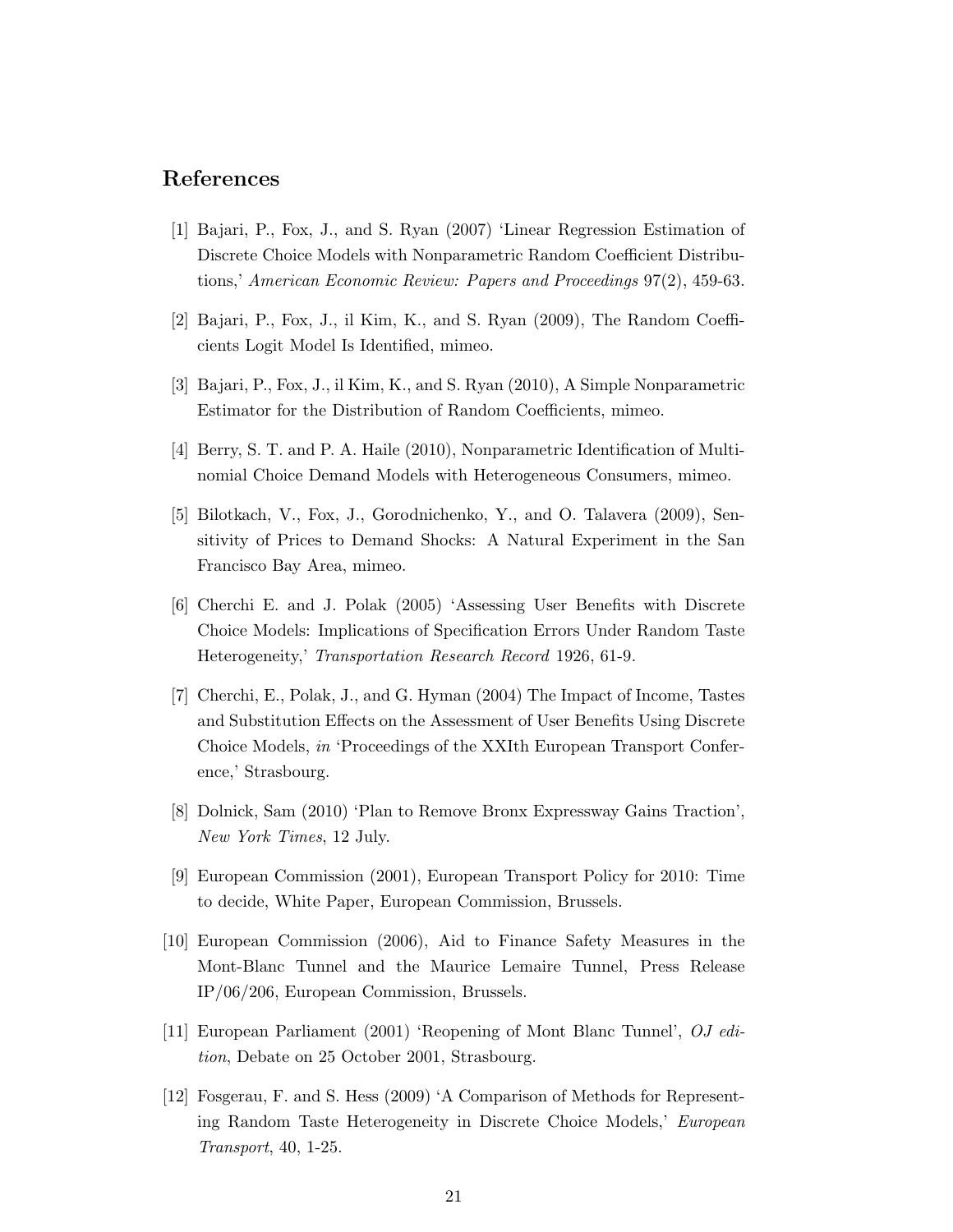- [13] Gallant, A. R. (1975) 'Nonlinear Regression,' The American Statistician 29, 73-81.
- [14] Goolsbee, A. and A. Petrin (2004) 'The Consumer Gains from Direct Broadcast Satellites and the Competition with Cable TV,' Econometrica, 72(2), 351-81.
- [15] Hensher, D. A. and W. H. Greene (2003) 'The Mixed Logit Model: The State of Practice,' Transportation 30(2), 133-76.
- [16] Hole, A. R. (2007) 'Fitting Mixed Logit Models by using Maximum Simulated Likelihood,' The Stata Journal 7(3), 388-401.
- [17] Hynes, S., Hanley, N., and R. Scarpa (2008) 'Effects on Welfare Measures of Alternative Means of Accounting for Preference Heterogeneity in Recreational Demand Models,' American Journal of Agricultural Economics, 90(4), 1011-27.
- [18] Lange, Sandra and Flavio V. Ruffini (2007) 'Transalpine Freight Transport: A Call for Joint Measures,' Journal of Alpine Research 95(1), 21-32.
- [19] Luce, R. D. (1959) Individual Choice Behavior: A Theoretical Analysis, Wiley, New York.
- [20] Marschak, J. (1959), Binary-Choice Constraints and Random Utility Indicators. in Arrow, Karlin, and Suppes, eds., Stanford Symposium on Mathematical Methods in Social Sciences, Stanford University Press.
- [21] McFadden, D. (1973), Conditional Logit Analysis of Qualitative Choice Behavior. in Zarembka, P. (Ed.), Frontiers in Econometrics. New York: Academic Press, 105-42.
- [22] McFadden, D. and K. Train (2000) 'Mixed MNL Models for Discrete Response,' Journal of Applied Econometrics 14(5), 447-70.
- [23] Peter Brett Associates LLP (2010), Freight Modal Choice Study: Behavioural Barriers and Factors Influencing Modal Choice, Final Report, Department for Transport, London.
- [24] Petrin, A. (2002) 'Quantifying the Benefits of New Products: The Case of the Minivan,' Journal of Political Economy, 110(4), 705-29.
- [25] Prato, Carlo G. (2009) 'Route Choice Modeling: Past, Present and Future Research Directions,' Journal of Choice Modelling, 2(1), 65-100.